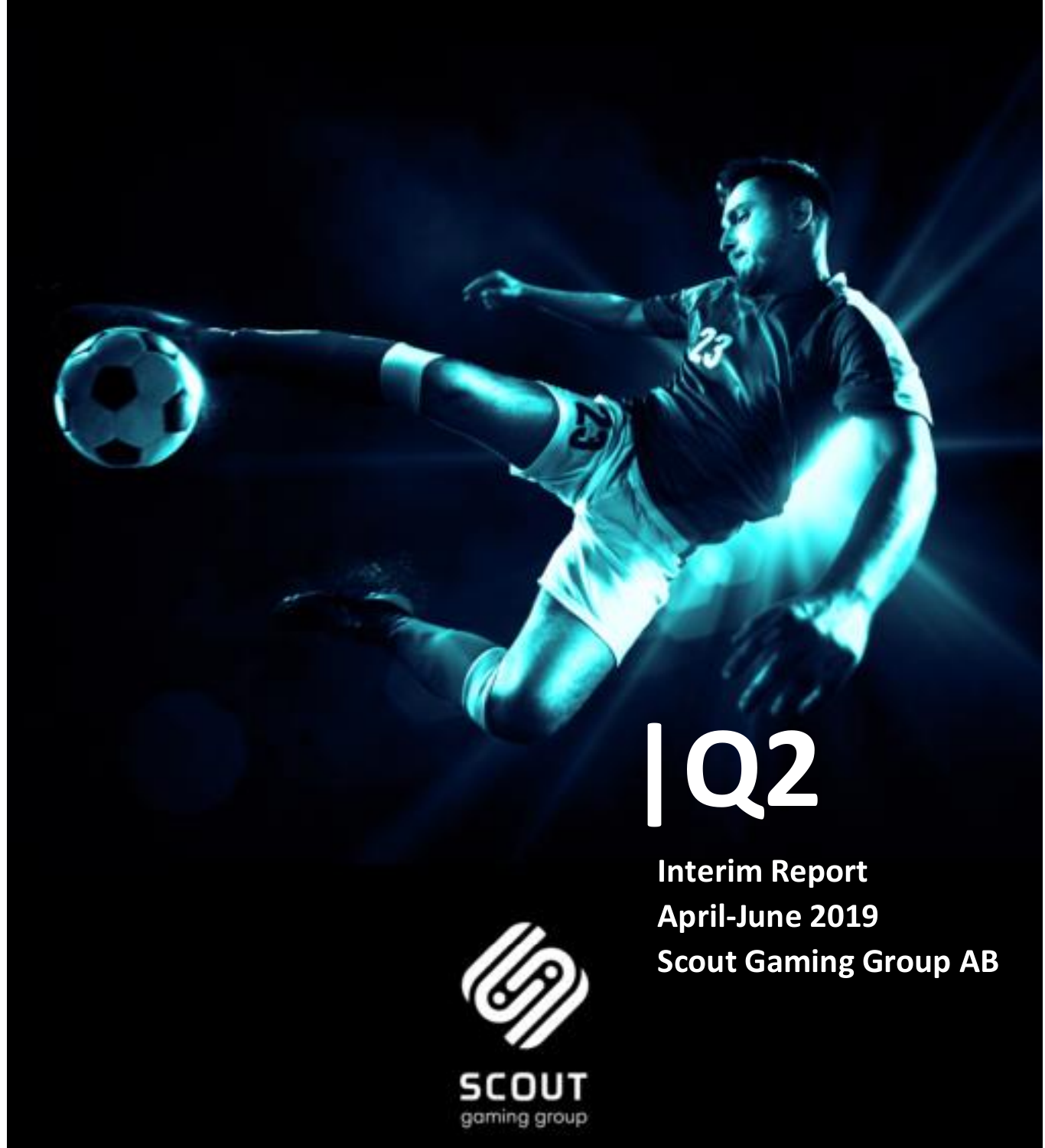

## **Interim Report 1 April – 30 June 2019**

All figures in brackets in this report refer to the corresponding period of the previous year, unless otherwise stated. All figures refer to the Group unless otherwise stated.

# **Quarter April - June 2019**

- Revenue amounted to mSEK 4.0 (4.9), of which mSEK 2.3 (2.7) was net sales.
- EBITDA amounted to mSEK -12.1 (-4.7)
- Net result amounted to mSEK -13.3 (-7.1)
- Earnings per share amounted to SEK -1.0 (-0.6)

• Operator trading index (which illustrates the underlying client activity) increased to 687 (409), a growth of 68%

• Scout Gaming entered into an agreement with the France state lottery FDJ, which is one of the largest gaming companies.

• Scout Gaming has entered into an agreement with Scientific Games Digital, one of the top leading global gaming suppliers. The SG Digital workforce amounts to over 1,500 members of staff across 34 offices around the world, and has an excess of 200 customers, more than 2,000 games and 40 licenses worldwide. Scientific Games has a turnover of 3 Bn USD and is listed on the Nasdaq stock exchange.

• Scout Gaming has entered into an agreement with Expressen regarding deliverance of the company's gaming platform. Expressen will gain access to a number of sports and is expected to launch during 2019. Expressen, which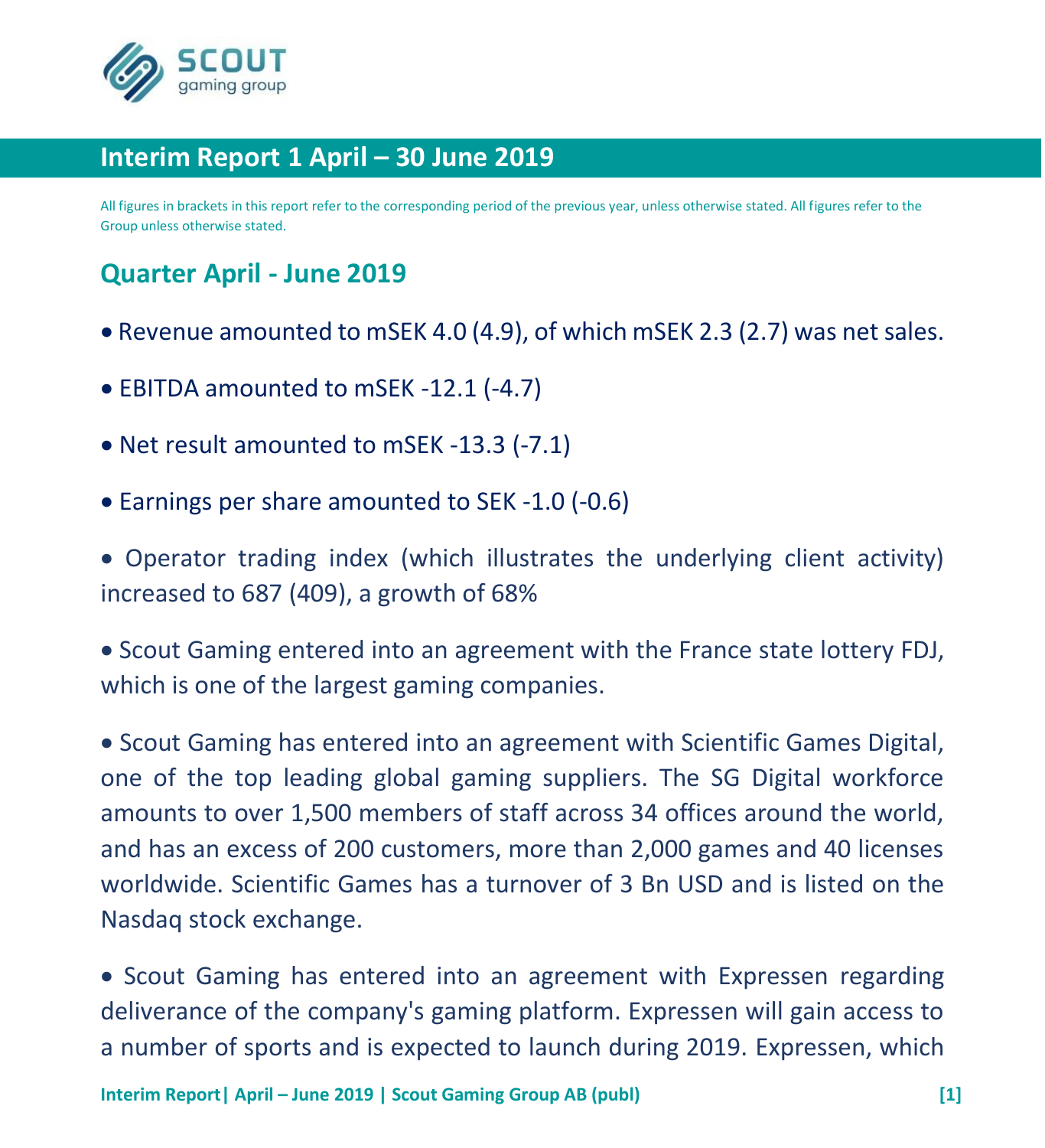

is part of Bonnier News, is one of the largest media houses on the Swedish market.

• Scout Gaming entered into an agreement with platform provider Digitain. The agreement stipulates the distribution of Scout Gaming's products. Digitain is a privately held company providing Omni-channel iGaming software solutions to the online, mobile and land-based verticals. Digitain has over 1,000 employees, 55+ partners worldwide, and more than 400 land-based bet shops worldwide.

• Scout Gaming Group has been granted a license by Malta Gaming Authority, which enables Scout Gaming to provide betting related services, to operators under the Maltese regulation.

• Scout Gaming conducted directed rights issues amounting to approximately 27 MSEK. Participants included Tekkorp Capital LLC, Swedbank Robur Fonder AB, Provobis Invest AB and Knutsson Holding AB among a couple of international institutional investors.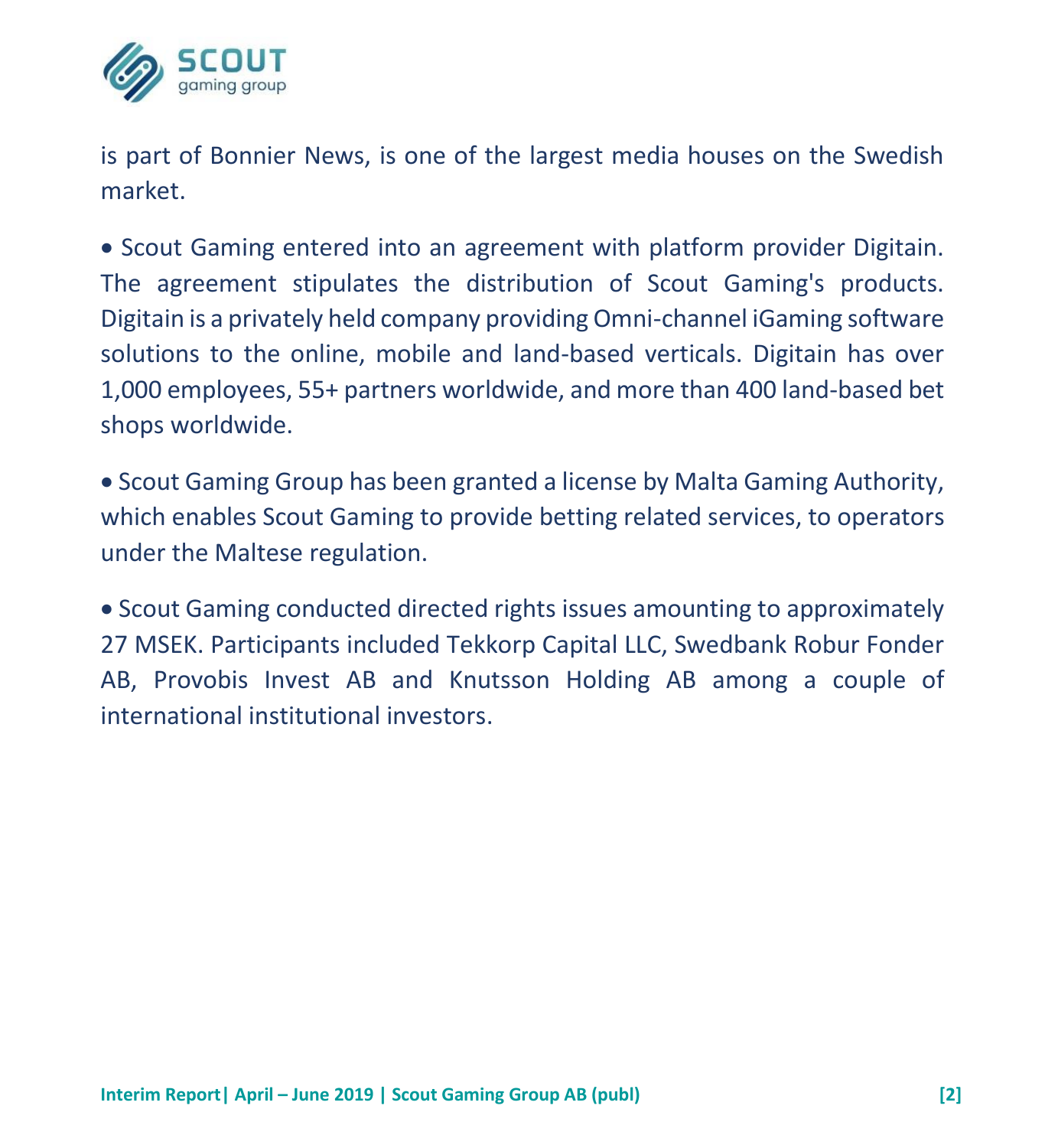

# **Interim period January - June 2019**

• Revenue amounted to mSEK 7.6 (4.9), of which mSEK 4.2 (3.6) was net sales.

- EBITDA amounted to mSEK -26.7 (-12.5)
- Net result amounted to mSEK -29.4 (-16.2)
- Earnings per share amounted to SEK -2.2 (-1.2)

# **Events after the period**

Preliminary revenue growth for our internal brand, which is representative for our customer base in general, is approximately 355% in August, compared with the whole of August 2018. The number of paying active users in our customer base has increased by approximately 300% compared with the whole of August 2018. This information is based on the first 29 days of August and should not be seen as a forecast, but an indication of how the quarter has started.

For further information, please contact: Billy Degerfeldt, CFO & Investor Relations [billy.degerfeldt@scoutgaminggroup.com](mailto:billy.degerfeldt@scoutgaminggroup.com)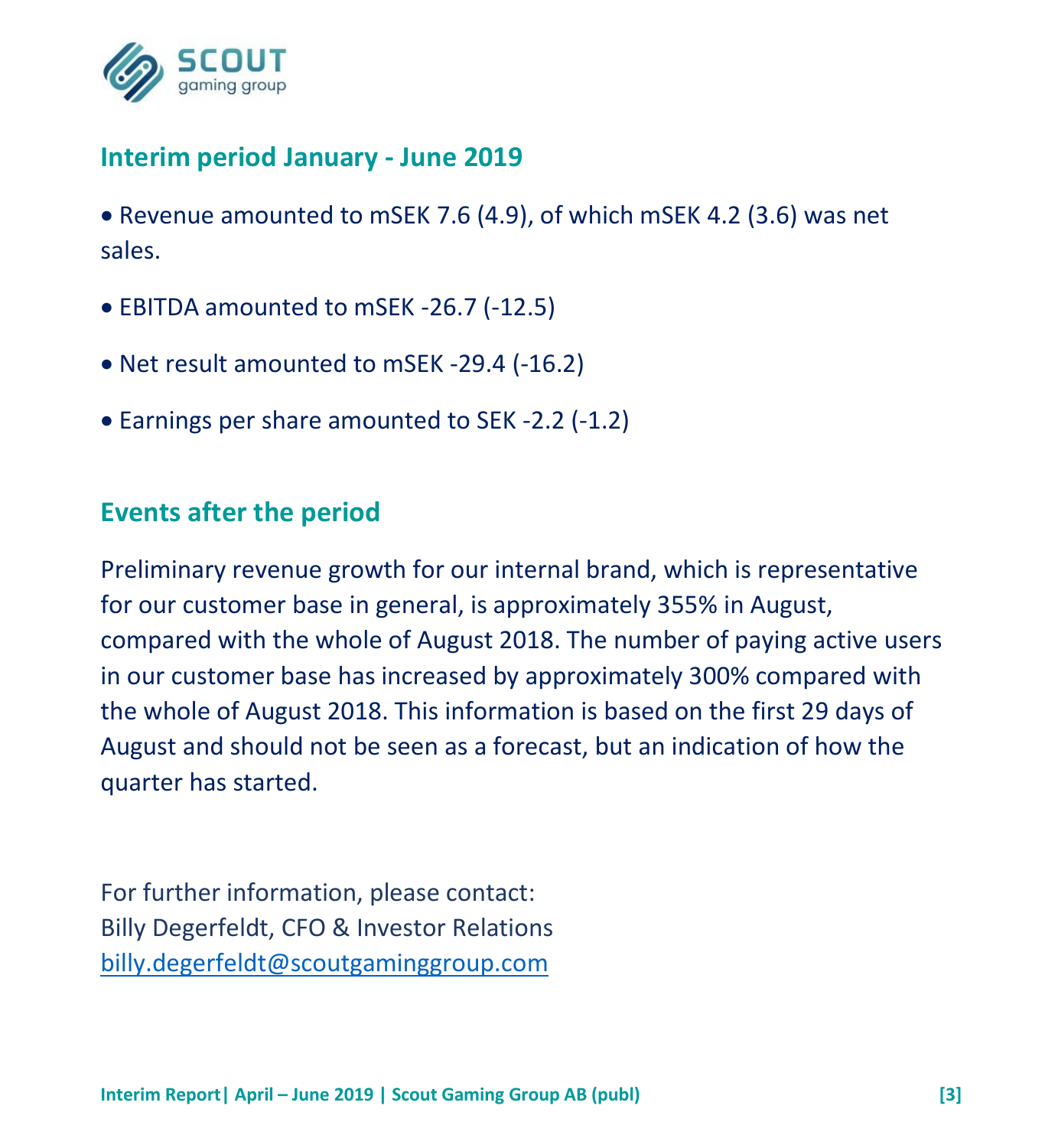

# **CEO comment:**

We continue to build long-term values through agreements we entered into during the quarter, integrations we have made, as well as the products we have completed and started to launch with our partners. The effect of spring's work has as anticipated, started to have an effect after the summer in connection to the start of the major sport leagues. We have previously been somewhat behind schedule, but have caught up after the end of the quarter and are now in line with expectations of achieving a solid revenue growth during the second half of 2019.

Scout Gaming and Fantasy Sports outside the US are still early in the product maturity cycle, but we are seeing increased interest and activity among our customers. It is satisfying that we now see an increased underlying activity for our clients, which is illustrated through the Operator Trading Index. Operator Trading Index for the second quarter reached 687, compared to 409 for the same quarter last year. This corresponds to a growth of 68% even though Soccer World Cup during the same period 2018 made a significant contribution to customer activity we are able to grow. The reason to the slight decrease in revenues compared to 2018 are because we delivered a number of games against fixed set-up fees, in connection to the Soccer World Cup, corresponding to approx 800 kSEK.

For the second year in a row, we won EGR B2B Awards for best fantasy product, which is clear proof that we are the market leader. Another example of this is our season-long Premier League game which this season has a record sum prize pool of SEK 2.5 million. The tournament has attracted nearly 10,000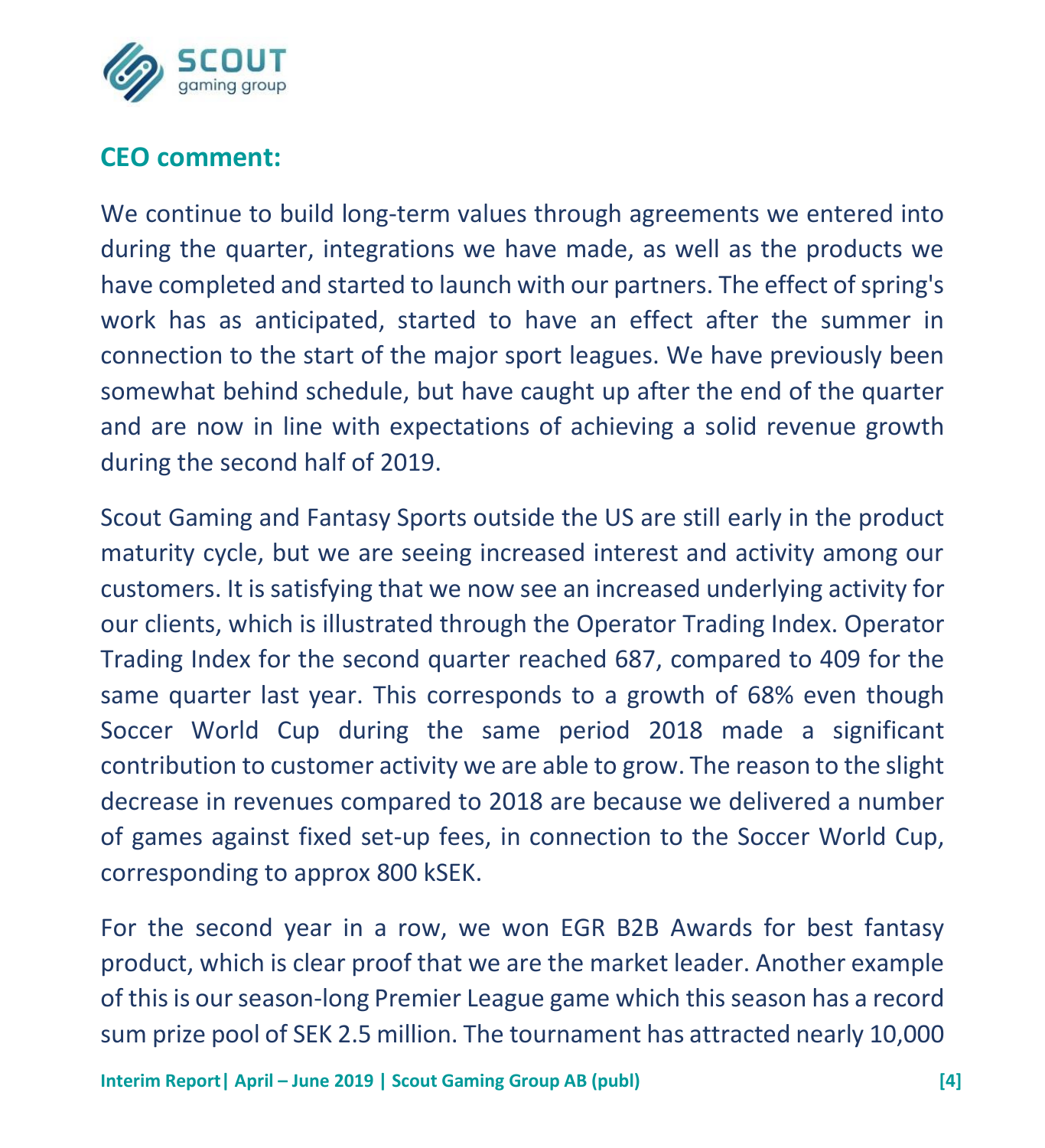

registered teams and is recognized as the biggest European fantasy premier league tournament to date. Compared to last year's season games for the Premier League, player turnover increased almost 250%. The network effect is now starting to get visible and we are moving towards the strongest sales month in Scout Gaming's history. On our internal brand, we have seen a preliminary revenue increase of approximately 355% compared to August last year. The increase is representative of our customer base in general. The number of paying active users at our customer base has increased by about 300% compared to August 2018.

We have also completed two targeted new issues where we have been able to attract Tekkorp LLC with Matt Davey as owner of Scout Gaming. Matt Davey is one of the absolute most knowledgeable names in the sector globally and most recently comes from Scientific Games Digital where he was CEO. Matt will contribute a lot to Scout Gaming's future development.

I am also pleased that our principal owners Knutsson Holdings and Provobis, as well as Swedbank Robur and a few foreign institutions, have given us renewed confidence.

Building companies operating in new niches takes time. Scout Gaming builds long-term shareholder value through the agreements we have entered into and continue to work on, as well as the products we have launched.

I look forward to an exciting second half year.

```
Andreas Ternström
CEO
```
**Interim Report| April – June 2019 | Scout Gaming Group AB (publ) [5]**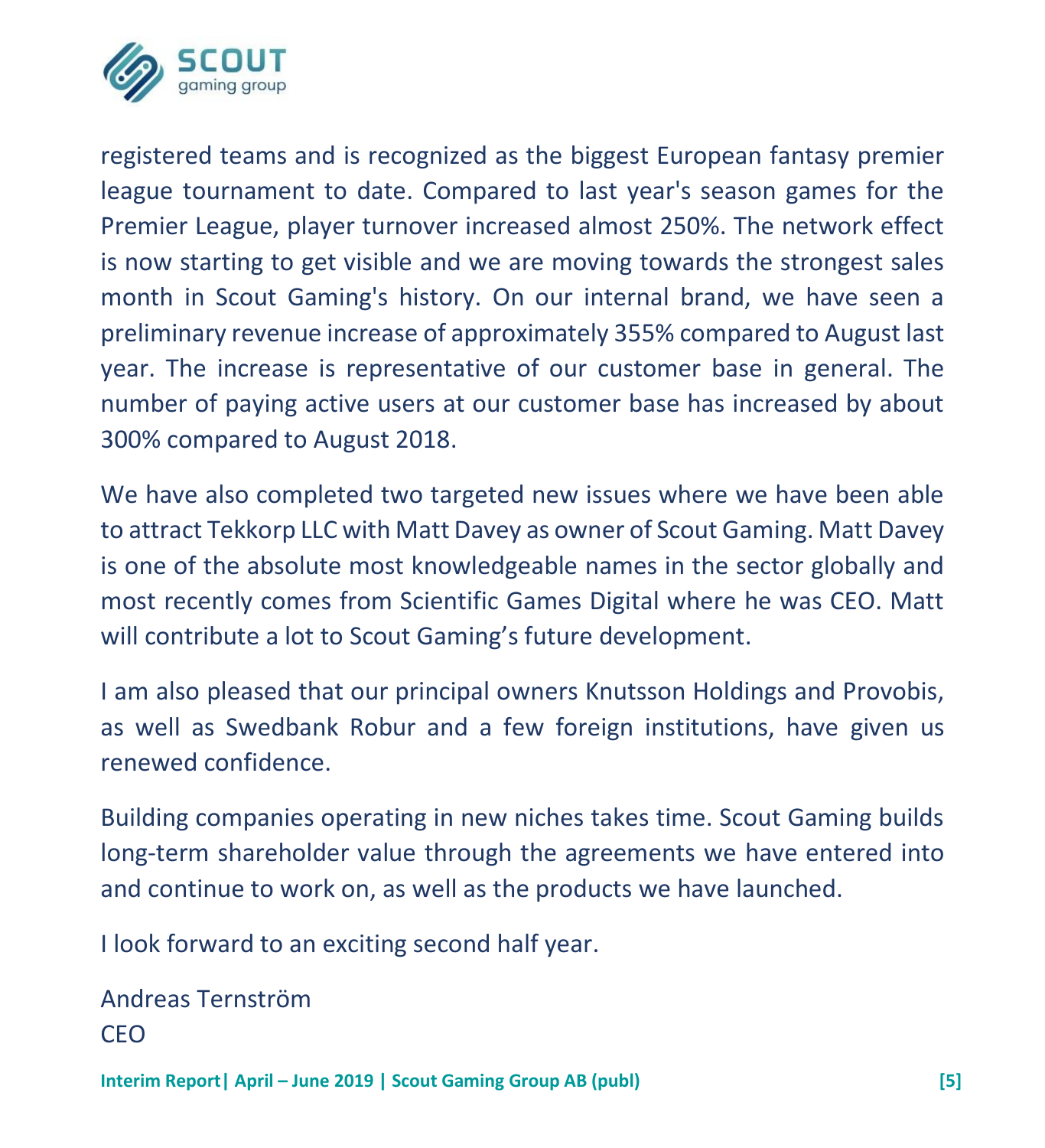

# **Agreements and clients**

Scout Gaming signed agreements with six customers during the second quarter of the year.

During the quarter, agreements were signed with the French state lottery, FDJ, the global platform provider Scientific Games Digital, the leading Nordic media house Bonnier / Expressen and a number of platforms, of which Digitain is the most well-known.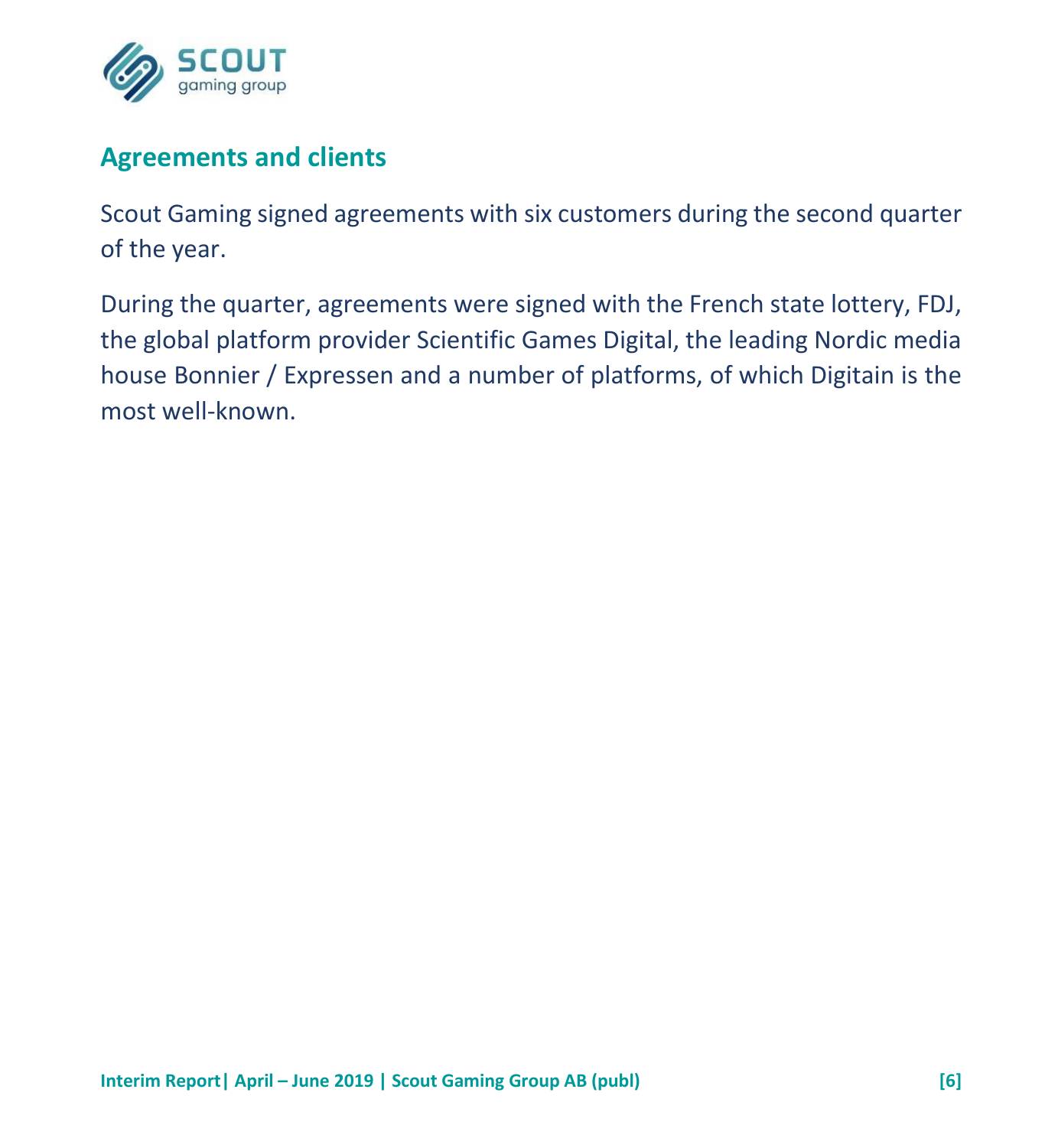

# **Scout Gaming Operator Trading Index**

The operator index amounted to 687 (409), compared with the corresponding quarter last year, the growth amounted to 68%. The increase compared to the corresponding quarter is primarily due to increased activity among existing customers and new launches. The first revenue from new products was generated during the quarter.

First quarter of 2017 is anticipated to be the index base. Index development is affected by the number of launched clients, changes in their activity and general market growth, the latter being dependent on, for example, the major leagues and championships. The index is also affected by Scout Gaming's clients' share of their end customer's activity, so-called "rake", but also the sportsbook margin. This may vary between different markets and product categories.



**Interim Report| April – June 2019 | Scout Gaming Group AB (publ) [7]**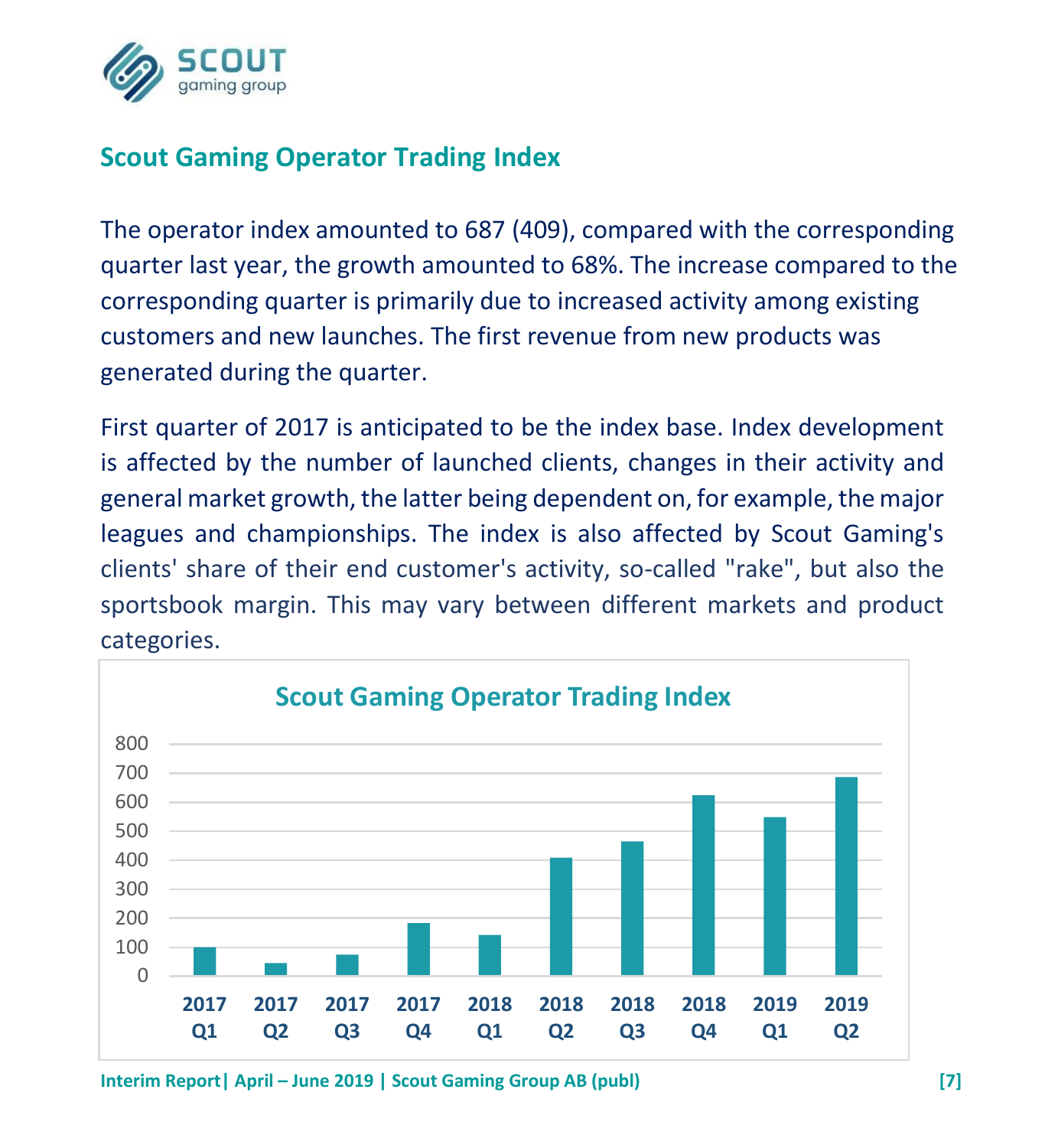

# **Fantasy Sports market**

#### 20 **Historical and forecast development**

18 USDbn



**Americas EMEA APAC**

The global Fantasy Sports market amounted to USD 10.1bn in 2017 and is expected to grow at a CAGR of 11.9% from 2017 to 2022E.

Americas is the largest region, accounting for close to 50% of the market in 2017, and is expected to experience strong growth in the coming years, with a CAGR of 12.0% from 2017 to 2022E. EMEA is the second largest region, accounting for slightly above 30% of the overall market, with an expected CAGR of 6.5% from 2017 to 2022E. APAC is the smallest but the fastest growing region, with an expected CAGR of 18.4% from 2017 to 2022E.

The market is recognised as rather young, having passed the early innovation phase and entered the growth phase, with strong expected growth in the coming years.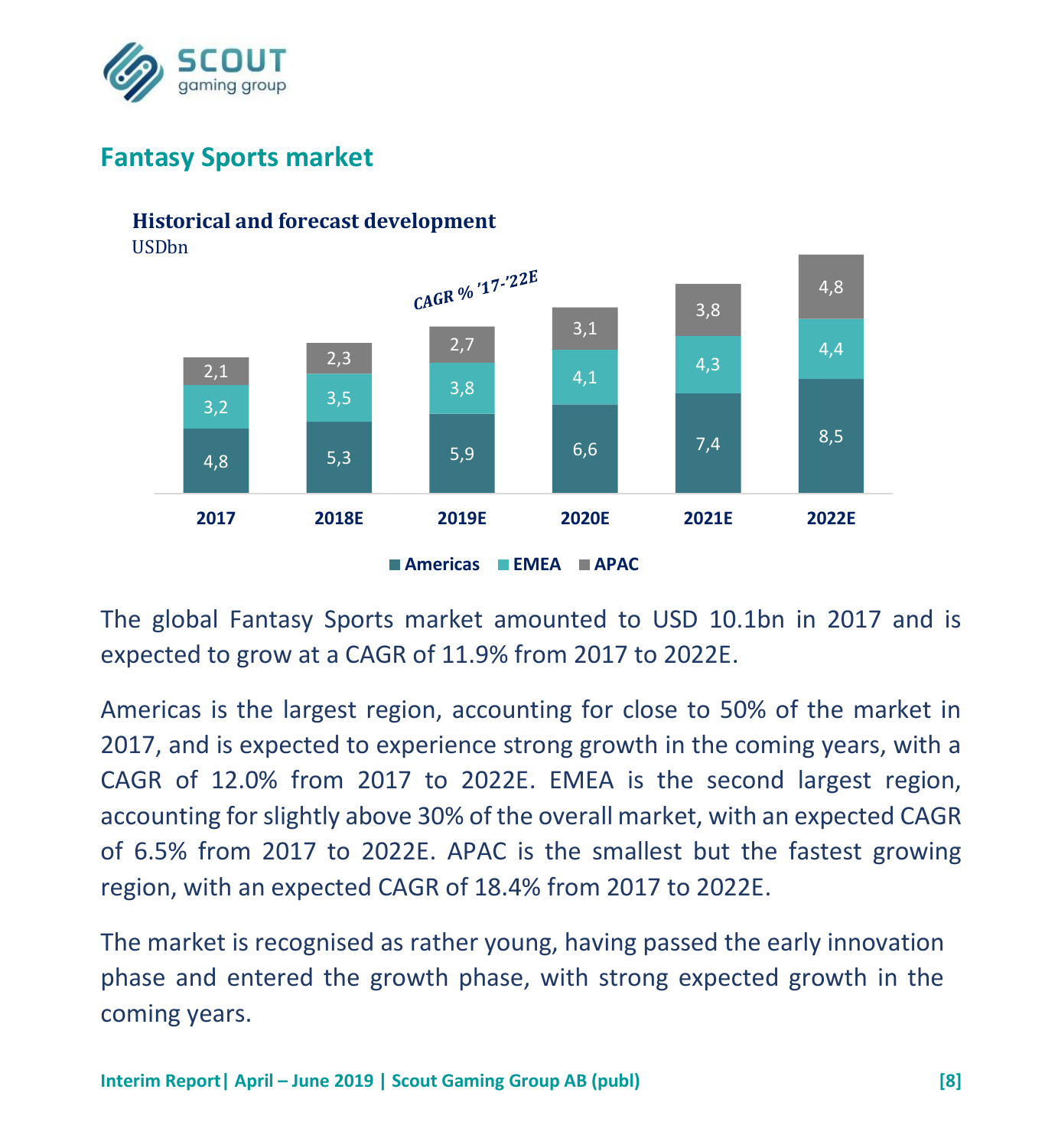

# **Financial performance for the second quarter 2019**

#### **Revenue**

Net sales were SEK 2.3 m (2.7) during the second quarter. The reason for the slight decrease was that we delivered a couple of fixed fee games in connection with the world cup of soccer last year, corresponding to 0.8 MSEK. Thus, the scalable revenues have increased this quarter. Revenues consist of a mix of paid fixed fees and variable fees attributable to Scout Gaming's customers' end-users share, but also a portion of variable fees. A part of revenue also consists of gaming revenue from end customers on Scout Gaming's own B2C operator, Fanteam. Capitalized development costs amounted to SEK 1.7 M (1.2).

#### **Costs**

Total costs amounted to SEK -18.5 m (-12.3). They consist largely of personnel, marketing and sales costs. Costs have increased as a result of recruitment and increased marketing activities.

#### **Results**

Operating profit amounted to SEK -14.5 m (-7.4). Profit for the period amounted to SEK -13.3 m (-7.1). Earnings per share were SEK -1.0 (-0.6).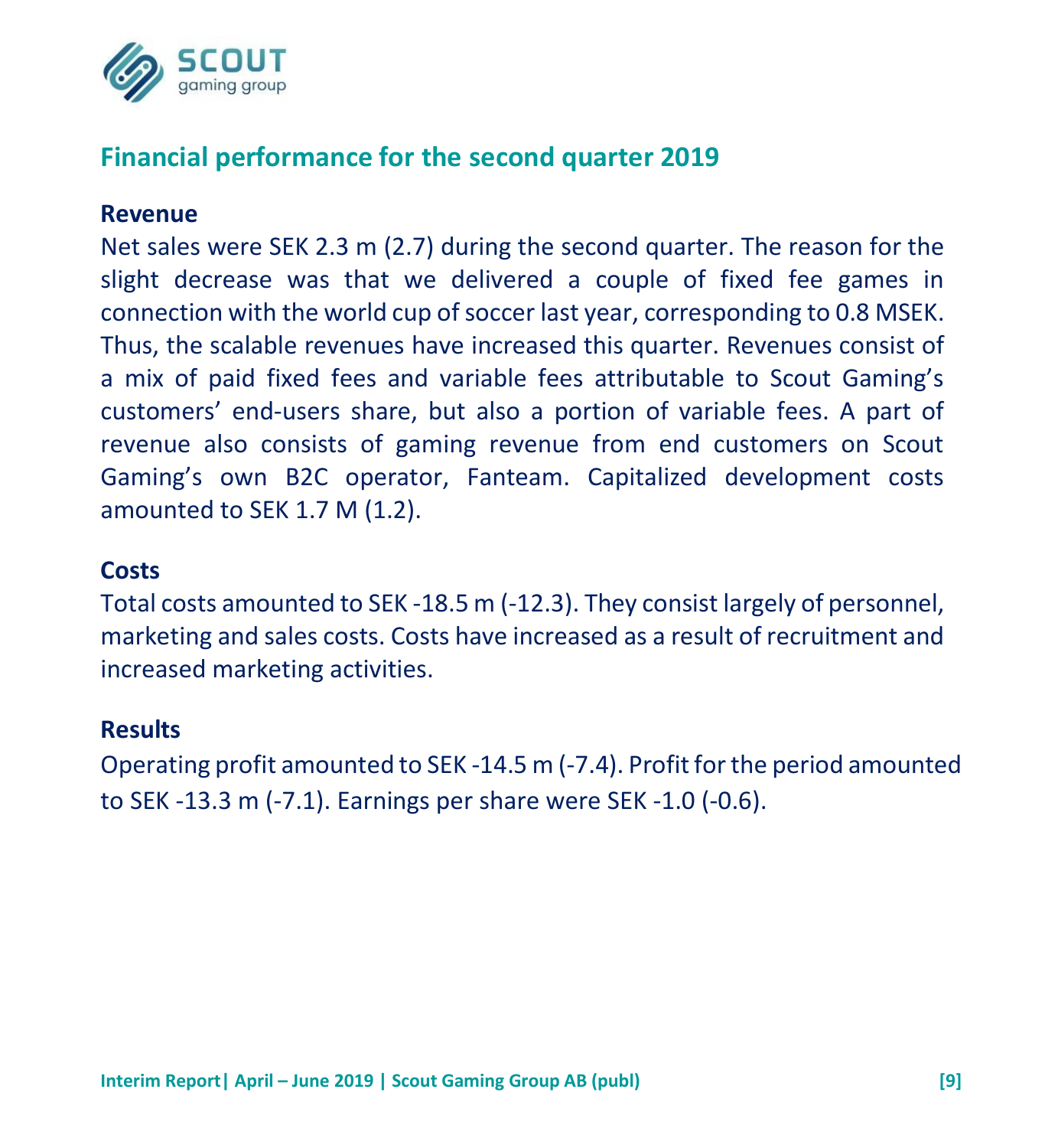

# **Liquidity, financing and financial position**

Cash flow from operating activities amounted to SEK -13.8 m (-8.9) during the quarter. Cash flow from investing activities amounted to SEK -1.8 m (-1.6). Cash flow from financing activities amounted to SEK 0 m (0). Cash flow for the period amounted to SEK -15.5 m (-10.5).

Cash and cash equivalents amounted to SEK 13.7 m (25.0) at the end of the quarter. At the end of the quarter, directed share issues corresponding to approximately 27 MSEK before cost for rights issue, was conducted. Funds were received after the quarter ended.

#### **The interim period in summary**

For the interim period January to June 2019, net sales were SEK 4.1 million (3.6). Net sales consist of a mix of paid fixed fees from B2B customers as well as variable revenue attributable to Scout Gaming's customers and 'end-users' activities. A portion of the revenue is also from gaming revenue from end customers at Scout Gaming's own B2C operator Fanteam. For the interim period January to June 2019, earnings amounted to SEK -29.4 million (-16.2). Operating profit amounted to SEK -31.5 million (-16.3). Cash flow from operating activities were SEK -30.4 million (-23.6) during the period.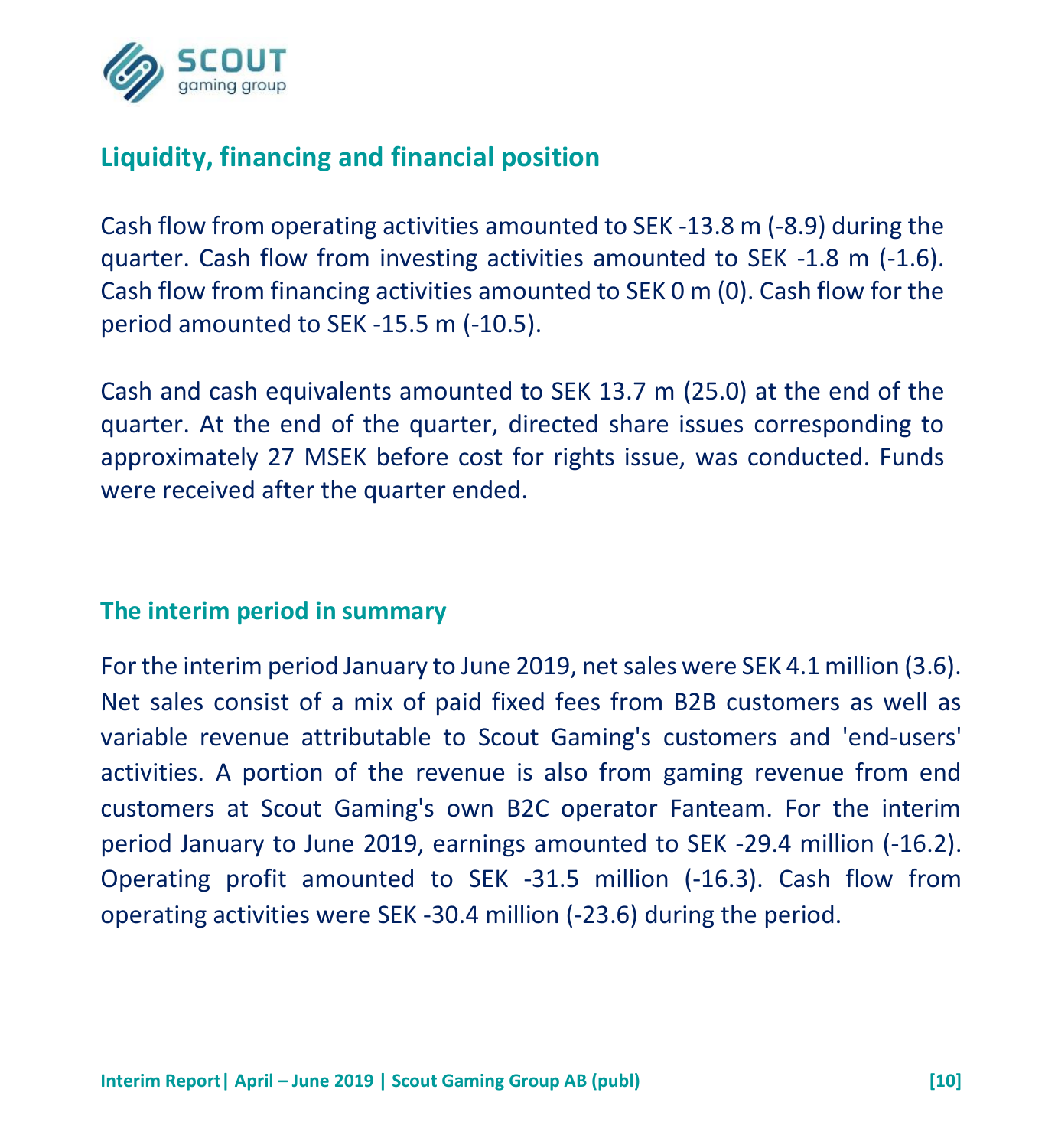

# **Key Ratios**

| <b>Group Key ratios (mSEK)</b>                                                                              | Apr-Jun<br>2019                | Apr-Jun<br>2018                | Jan-Dec<br>2018                |
|-------------------------------------------------------------------------------------------------------------|--------------------------------|--------------------------------|--------------------------------|
| Net sales                                                                                                   | 2.3                            | 2.7                            | 7.1                            |
| Net sales growth, %                                                                                         | <b>Neg</b>                     | 271                            | 12.9                           |
| <b>EBITDA</b>                                                                                               | $-12.1$                        | $-4.7$                         | $-37.0$                        |
| EBITDA-margin, %                                                                                            | <b>Neg</b>                     | <b>Neg</b>                     | <b>Neg</b>                     |
| <b>Operating profit</b>                                                                                     | $-14.5$                        | $-7.4$                         | $-45.2$                        |
| Number of shares at the end of<br>the period<br>Average number of shares *<br>Employees at end of period ** | 13,283,455<br>13,283,455<br>79 | 12,383,455<br>12,383,455<br>65 | 13,283 455<br>12,833,455<br>81 |
| Earnings per share (SEK)                                                                                    | $-1.0$                         | $-0.6$                         | $-3.6$                         |
| Shareholders' equity per share<br>(SEK)<br>Number of operators at the end                                   | 8.3                            | 3.3                            | 4.1                            |
| of the period, launched (x)                                                                                 | 15(6)                          | 12(6)                          | 14(7)                          |
| <b>Operator Trading Index</b>                                                                               | 687                            | 409                            | N/A                            |

\* Scout Gaming has issued 308,000 warrants of series 2018/2021: 1. \*\* Also refers to contract staff in Ukraine.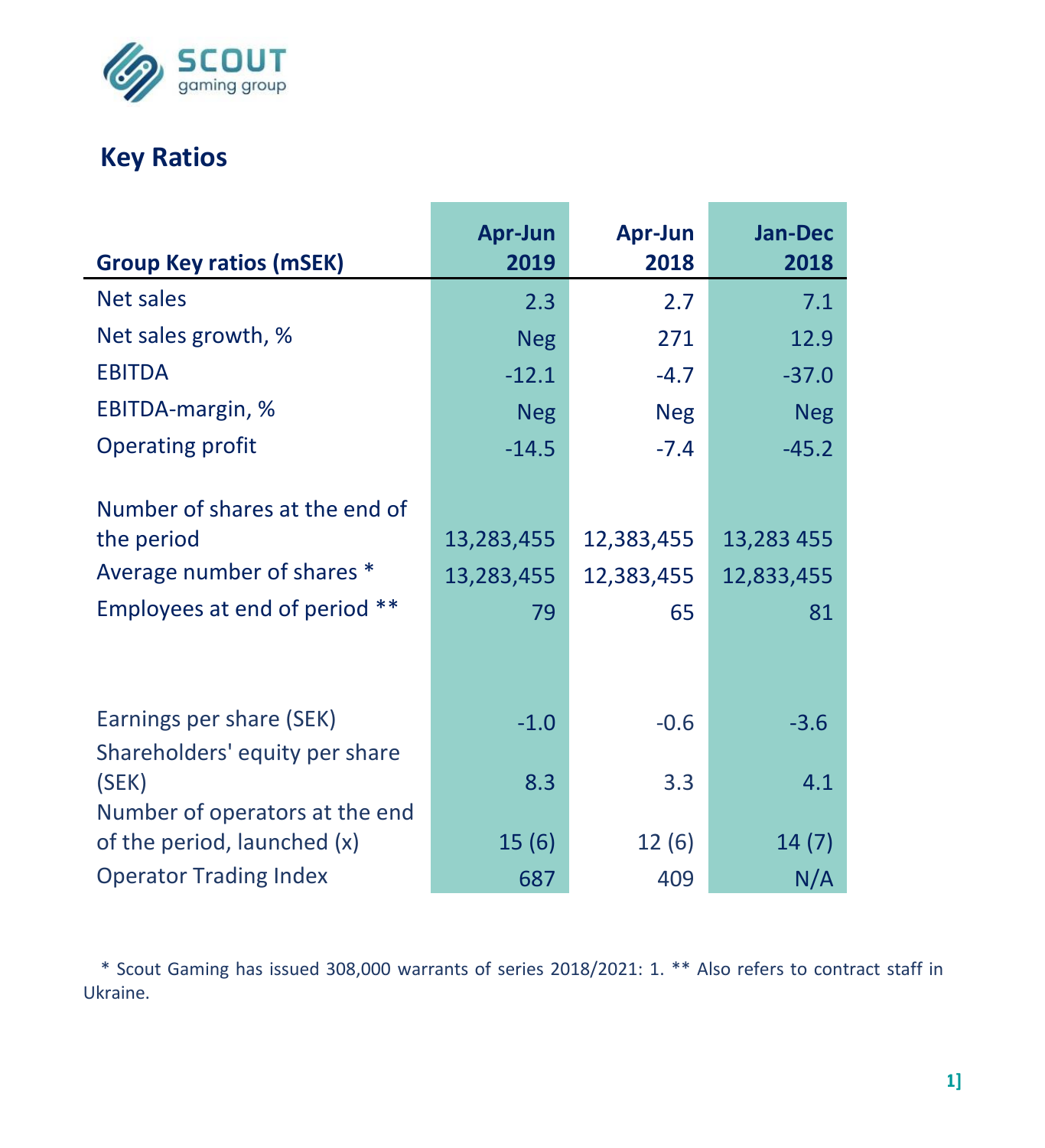

# **Other**

#### **Parent company**

Operating income for the second quarter of 2019 amounted to SEK 1.3 m (2.6). Operating profit amounted to SEK -2.1 million (-0.2). Profit for the period amounted to SEK -1.2 m (-0.1). The parent company's cash and cash equivalents amounted to SEK 5.1 million (15.3) at the end of the period and equity amounted to SEK 109.8 million (50.9).

#### **Risks**

Scout Gaming's operations are subject to certain risks that may affect the performance or financial position to varying degrees. These can be divided into industry and business-related risks as well as financial risks. In assessing the Group's future development, it is important to consider, in addition to possible opportunities for profit growth, the risk factors. The development of the legal situation for the type of gaming services provided by Scout Gaming is a key risk factor for the Group's future earning ability. As the majority of the company's customers are active in Europe, legal status in the EU becomes particularly interesting and monitored and managed by the Group continuously. Nevertheless, for cases where the legislation should be interpreted in an unfavorable or unexpected manner, there is a risk that Scout Gaming's terms of growth, profitability and product development will change. Similarly, an interpretation in a favorable direction could have a positive impact on the Group. For further information about Scout Gaming's risks and risk management, refer to the Annual Report 2018, which is found on the company's website.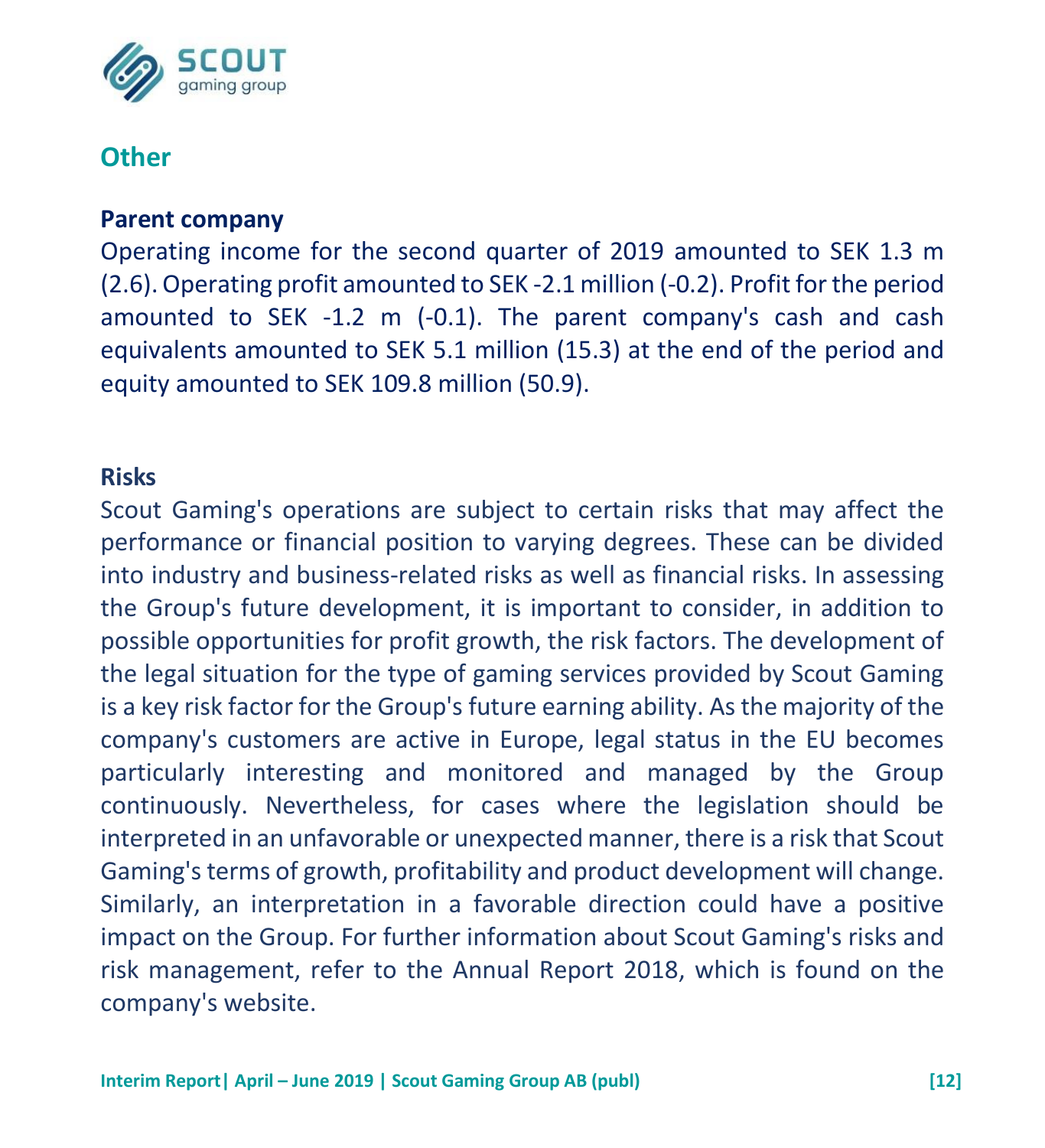

#### **Accounting principles**

The interim report has been prepared in accordance with the Annual Accounts Act and the Board of Directors' General Advice BFNAR 2012: 1 Annual Report and Consolidated Financial Statements (K3). The Parent Company applies the same accounting principles as the Group except in the cases specified. Amounts are expressed in SEK million (millions of SEK) unless otherwise stated.

#### **Related party transactions**

Chairman of the Board, Rolf Blom has invoiced 26,250 SEK for consultation during the quarter through a company related to him.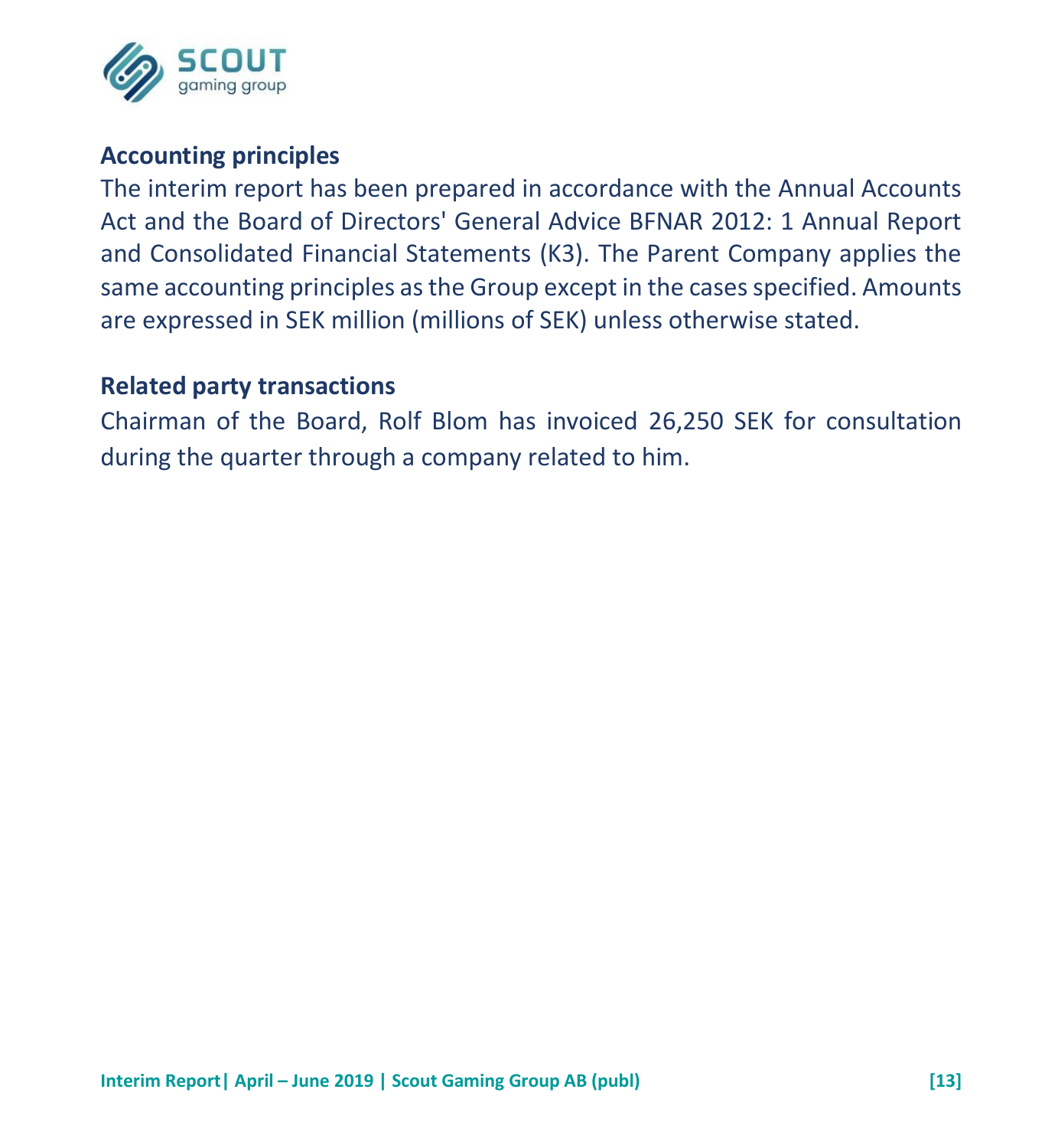

L,

#### **Owners per 30 June 2019**

| <b>Shareholders</b>              | <b>No. Shares</b> | <b>Amount</b> |
|----------------------------------|-------------------|---------------|
| Atle Sundal Holding AS           | 1,578,705         | 11.9%         |
| Nordnet Pensionsförsäkring       | 1,376,850         | 10.4%         |
| Swedbank Robur Fonder            | 1,180,000         | 8.9%          |
| Novobis AB                       | 1,000,000         | 7.5%          |
| <b>Knutsson Holdings AB</b>      | 968,490           | 7.3%          |
| <b>Avanza Pension</b>            | 876,873           | 6.6%          |
| <b>Andreas Sundal Holding AS</b> | 803,464           | 6.0%          |
| <b>Bjorn Fjellby Holding AS</b>  | 729,731           | 5.5%          |
| Ålandsbanken i ägares ställe     | 490,012           | 3.7%          |
| <b>Proboxit Investment AB</b>    | 458,962           | 3.5%          |
| Total top 10                     | 9,463,087         | 71.2%         |
| <b>Others</b>                    | 3,820,368         | 28.8%         |
| Number of shares                 |                   | 13,283,455    |

At the end of the quarter, Scout Gaming carried out directed share issues of approximately 1.3 million shares. These shares were registered after the end of the quarter.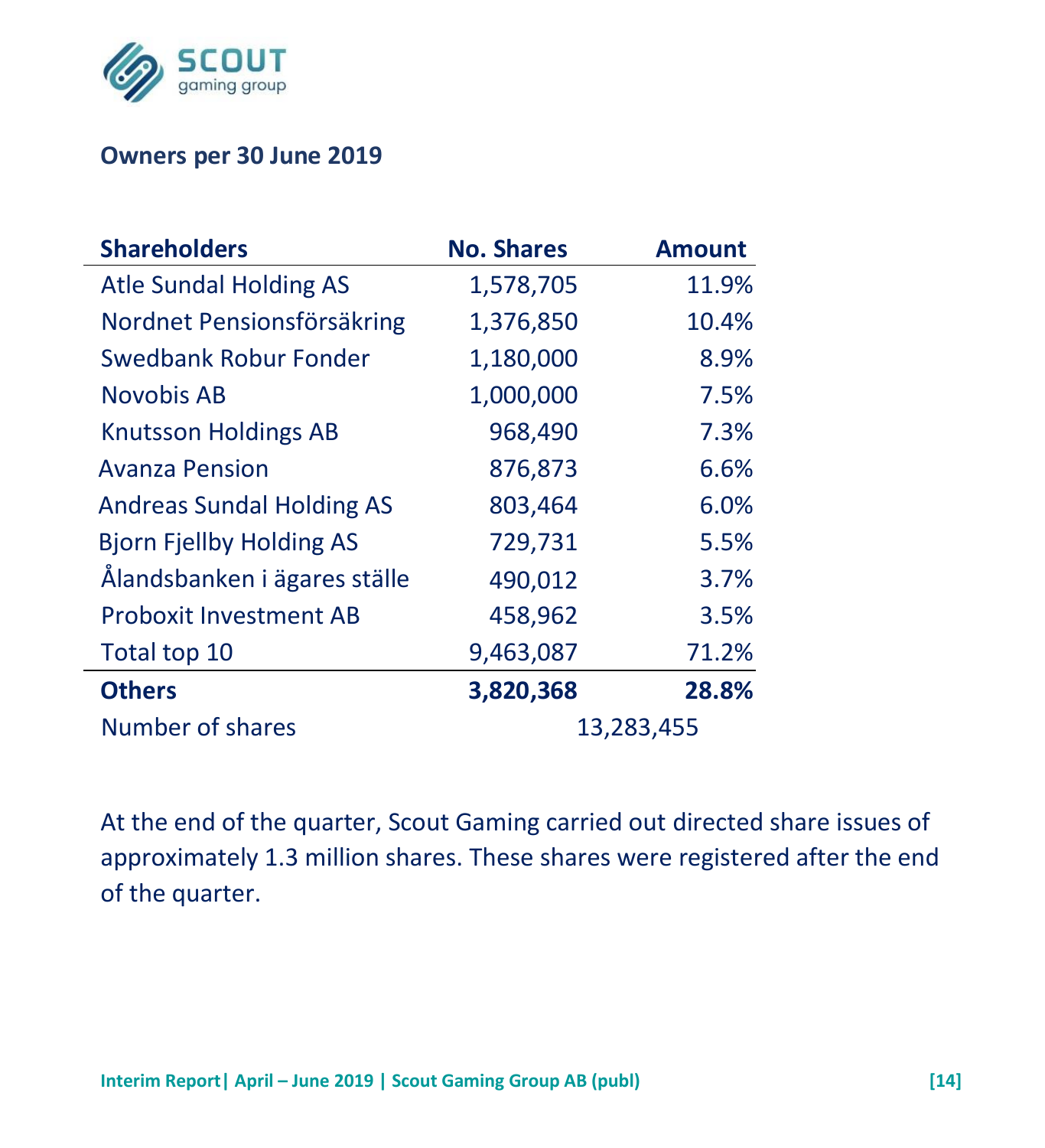

## **Calendar**

Scout Gaming will publish reports according to the following schedule:

Report Q3: 29 November

Year-end report: February 28, 2020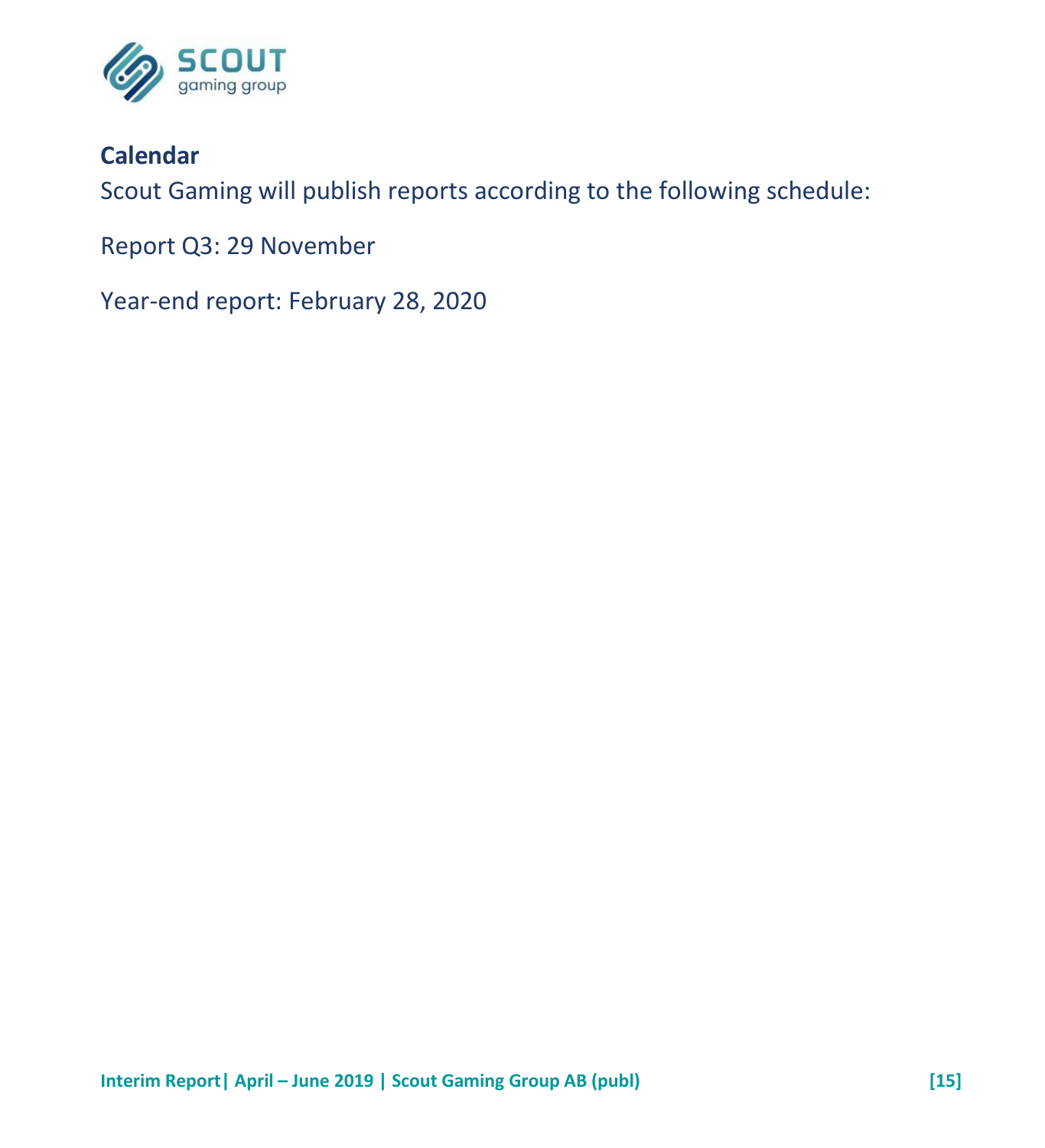

# **Condensed consolidated income statement**

#### **Scout Gaming Group AB (publ)**

**559119-1316**

|                                      | Apr-Jun   | Apr-Jun   | Jan-Jun     | Jan-Jun   | <b>Jan-Dec</b> |
|--------------------------------------|-----------|-----------|-------------|-----------|----------------|
| <b>Group income statement (kSEK)</b> | 2019      | 2018      | 2019        | 2018      | 2018           |
|                                      |           |           |             |           |                |
| Net sales                            | 2,326     | 2,697     | 4,180       | 3,574     | 7,063          |
| Work performed by the Company        |           |           |             |           |                |
| for its own use and capitalized      | 1,707     | 1,213     | 3,378       | 1,822     | 3,886          |
| Other operating income               | 0         | 1,002     | $\mathbf 0$ | 1,002     | 3,631          |
| <b>Total operating income</b>        | 4,032     | 4,912     | 7,558       | 6,398     | 14,579         |
|                                      |           |           |             |           |                |
| Personnel expenses                   | $-9,738$  | $-5,778$  | $-21,225$   | $-11,831$ | $-31,541$      |
| Other external expenses              | $-6,352$  | $-3,829$  | $-13,080$   | $-7,056$  | $-19,975$      |
| Depreciation, amortization and       |           |           |             |           |                |
| impairment of PPE                    | $-2,447$  | $-2,681$  | $-4,742$    | $-3,804$  | $-8,219$       |
| <b>Total operating expenses</b>      | $-18,538$ | $-12,288$ | $-39,046$   | $-22,691$ | $-59,734$      |
|                                      |           |           |             |           |                |
| <b>Operating profit/loss</b>         | $-14,505$ | $-7,376$  | $-31,488$   | $-16,293$ | $-45,155$      |
|                                      |           |           |             |           |                |
| <b>Financial items</b>               | 1,148     | 230       | 2,007       | 39        | $-775$         |
| <b>Profit before tax</b>             | $-13,357$ | $-7,146$  | $-29,281$   | $-16,253$ | $-45,931$      |
| Deferred tax                         | $\Omega$  | 20        | $\Omega$    | 42        |                |
| Tax                                  | 18        | 0         | 40          | 0         | 89             |
| <b>Profit/loss for the period</b>    | $-13,339$ | $-7,126$  | $-29,441$   | $-16,211$ | $-45,842$      |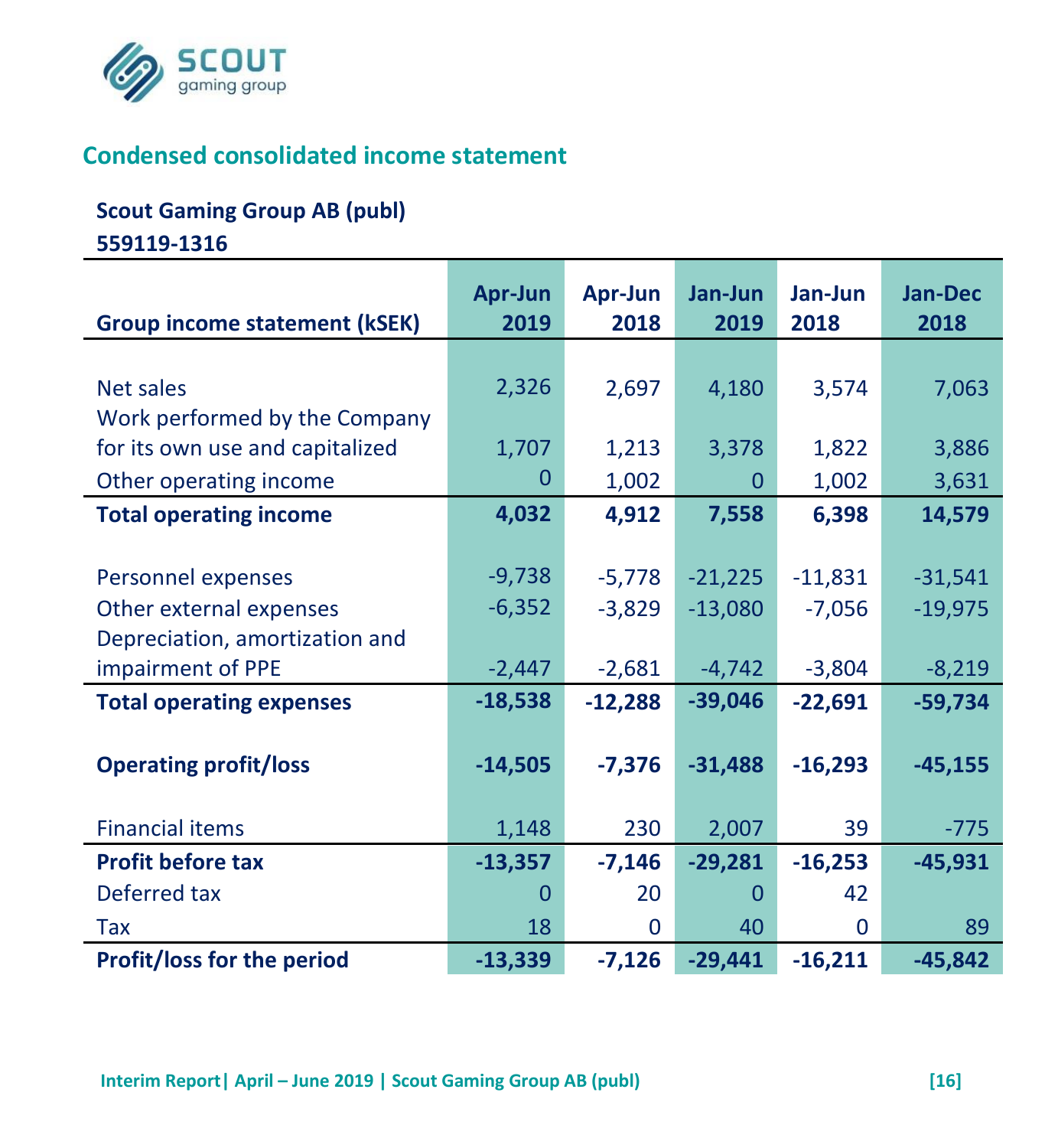

# **Condensed consolidated balance sheet**

# **Scout Gaming Group AB (publ)**

**559119-1316**

| Group balance sheet (kSEK)          | 2019-<br>06-30 | 2018-<br>06-30 | 2018-<br>12-31 |
|-------------------------------------|----------------|----------------|----------------|
| <b>Assets</b>                       |                |                |                |
|                                     |                |                |                |
| Intangible assets                   | 9,031          | 12,184         | 9,926          |
| Property, plant and equipment       | 1,283          | 993            | 1,229          |
| <b>Financial assets</b>             | 30             | <sup>0</sup>   | 22             |
| <b>Total non-current assets</b>     | 10,343         | 13,177         | 11,177         |
|                                     |                |                |                |
| Subscribed but unpaid capital       | 26,844         | $\Omega$       | $\Omega$       |
| <b>Accounts receivable</b>          | 2,480          | 1,581          | 1,387          |
| Other receivables                   | 4,178          | 5,836          | 3,999          |
| Prepaid expenses and accrued income | 2,439          | 2,541          | 1,666          |
| Cash and cash equivalents           | 13,684         | 24,999         | 46,554         |
| <b>Total current assets</b>         | 49,626         | 34,957         | 53,606         |
|                                     |                |                |                |
| <b>TOTAL ASSETS</b>                 | 59,969         | 48,134         | 64,783         |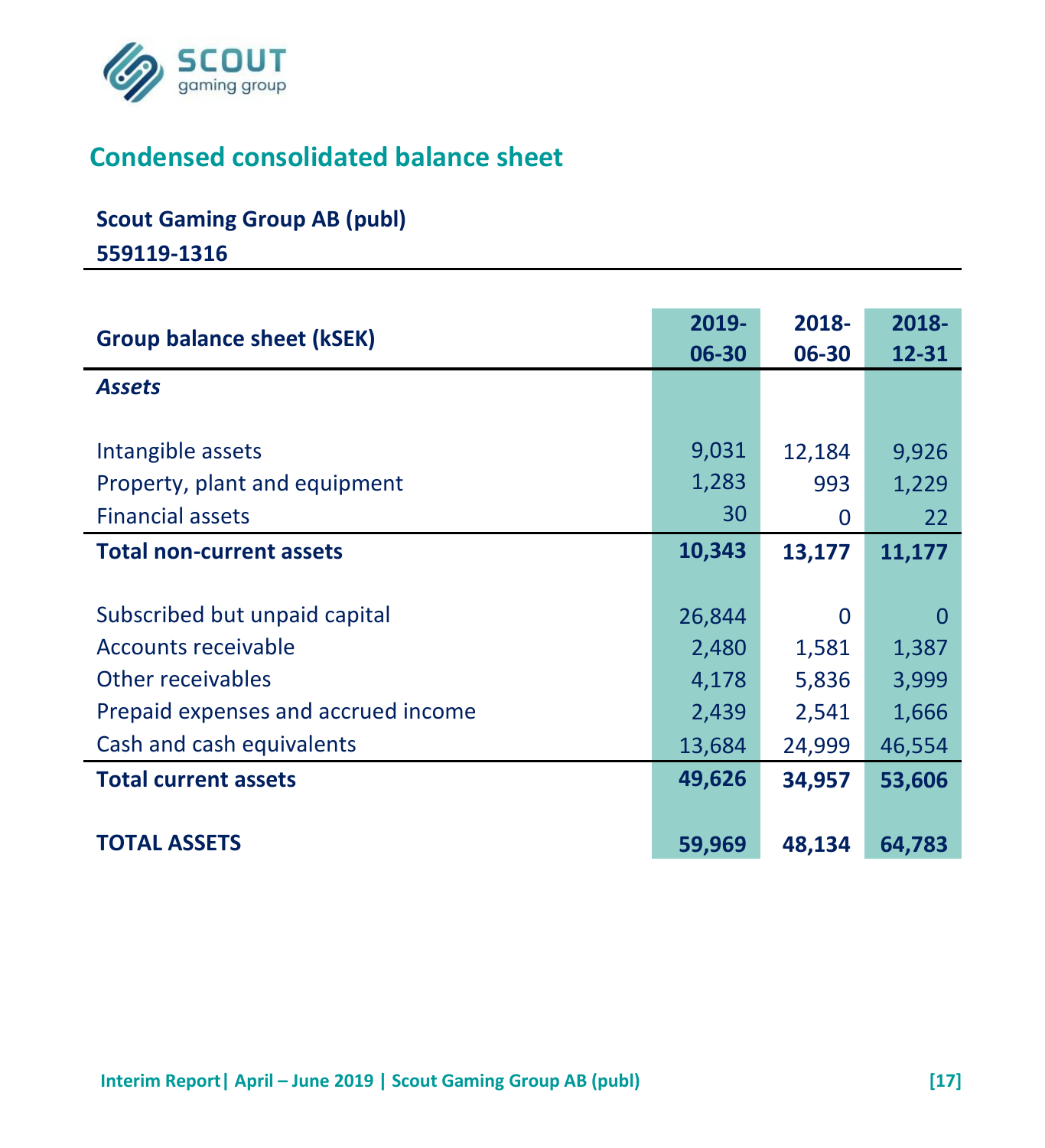

| <b>Equity and liabilities</b>                     |            |           |           |
|---------------------------------------------------|------------|-----------|-----------|
| Share capital                                     | 699        | 652       | 699       |
| Other capital contributed                         | 173,102    | 103,127   | 146,214   |
| <b>Reserves</b>                                   | $-1,925$   | 782       | 375       |
| Retained earnings including profit for the period | $-120,024$ | $-62,940$ | $-92,571$ |
| <b>Total equity</b>                               | 51,852     | 41,620    | 54,718    |
|                                                   |            |           |           |
| Provisions for deferred tax                       | $\Omega$   | 298       | $\Omega$  |
| Deferred tax liability                            | 211        | 287       | 484       |
| <b>Total long-term liabilities</b>                | 211        | 584       | 484       |
|                                                   |            |           |           |
|                                                   |            |           |           |
| Short term debt to creditors                      | 42         |           | 45        |
| Accounts payable                                  | 2,346      | 1,458     | 3,156     |
| <b>Current tax liabilities</b>                    | 374        | 405       | 200       |
| <b>Other current liabilities</b>                  | 2,624      | 2,909     | 2,262     |
| Accrued expenses and prepaid income               | 2,519      | 1,158     | 3,918     |
| <b>Total short-term liabilities</b>               | 7,906      | 5,929     | 9,580     |
|                                                   |            |           |           |
| <b>TOTAL EQUITY AND LIABILITIES</b>               | 59,969     | 48,134    | 64,783    |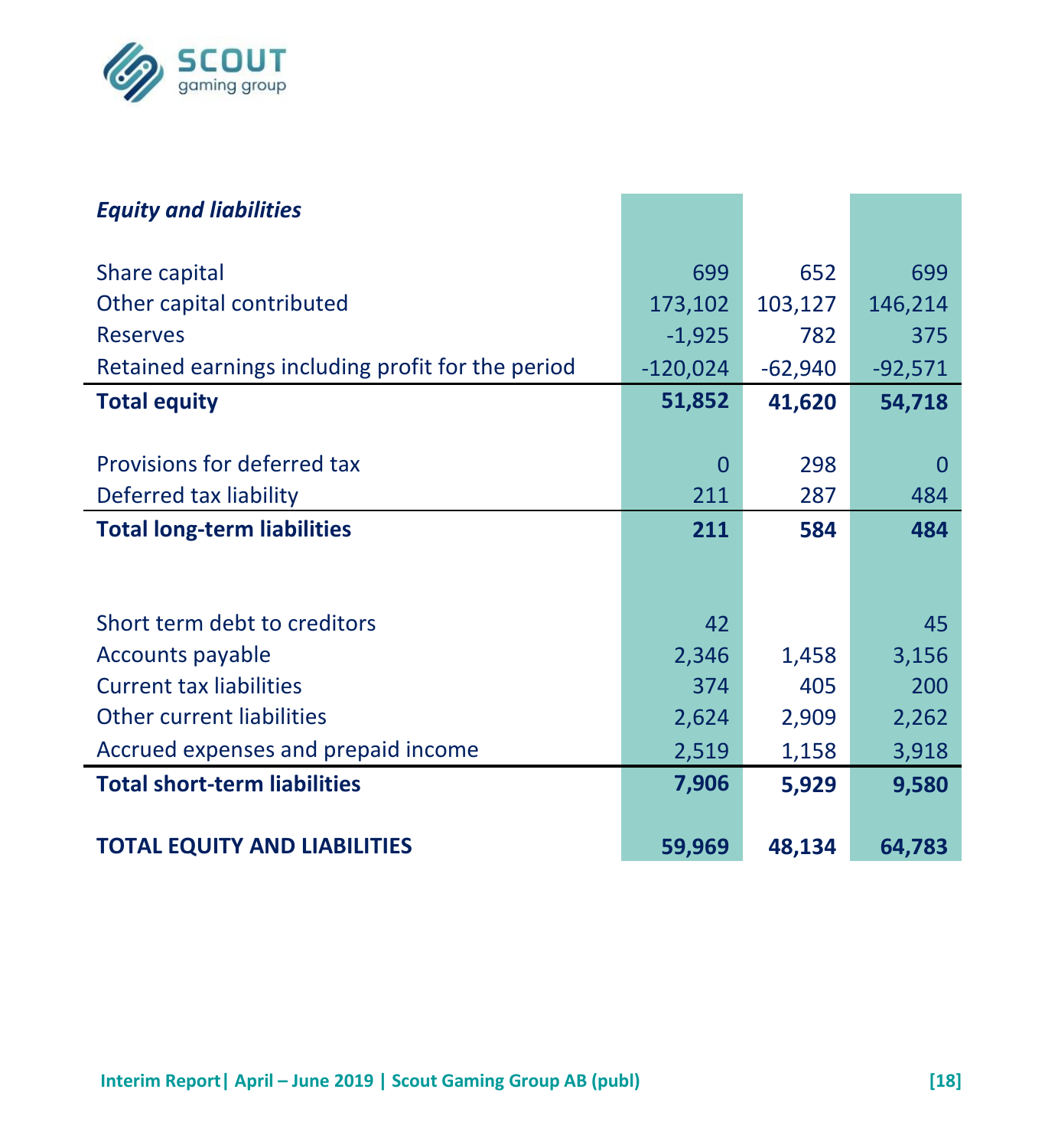

# **Consolidated changes in equity**

| (kSEK)                       |                                    | <b>Other</b> |          |                 |                     |
|------------------------------|------------------------------------|--------------|----------|-----------------|---------------------|
|                              |                                    | capital      |          | <b>Retained</b> |                     |
|                              | Share capital contributed Reserves |              |          | earnings        | <b>Total equity</b> |
| 2018-01-01                   | 652                                | 103,127      | 269      | $-46,729$       | 57,319              |
| <b>Conversion difference</b> |                                    | $\Omega$     | 208      | 0               | 208                 |
| Profit/loss for the period   |                                    |              |          | $-9,085$        | $-9,085$            |
| 2018-03-31                   | 652                                | 103,127      | 478      | $-55.814$       | 48,442              |
|                              |                                    |              |          |                 |                     |
| 2018-04-01                   | 652                                | 103,127      | 478      | $-55,814$       | 48,442              |
| <b>Conversion difference</b> |                                    |              | 304      |                 | 304                 |
| Profit/loss for the period   |                                    |              |          | $-7,126$        | $-7,126$            |
| 2018-06-30                   | 652                                | 103,127      | 782      | $-62,940$       | 41,620              |
|                              |                                    |              |          |                 |                     |
| 2018-07-01                   | 652                                | 103,127      | 782      | $-62,940$       | 41,620              |
| <b>Conversion difference</b> |                                    |              | 1,005    |                 | 1,005               |
| Profit/loss for the period   |                                    |              |          | $-11,861$       | $-11,861$           |
| 2018-09-30                   | 652                                | 103,127      | 1,787    | $-74,801$       | 30,765              |
|                              |                                    |              |          |                 |                     |
| 2018-10-01                   | 652                                | 103,127      | 1,787    | $-74,801$       | 30,765              |
| <b>Rights issue</b>          | 47                                 | 42,253       |          |                 | 42,300              |
| <b>Warrants</b>              |                                    | 835          |          |                 | 835                 |
| <b>Conversion difference</b> |                                    |              | $-1,411$ |                 | $-1,426$            |
| Profit/loss for the period   |                                    |              |          | $-17,770$       | $-17,770$           |
| 2018-12-31                   | 699                                | 146,214      | 376      | $-92,571$       | 54,718              |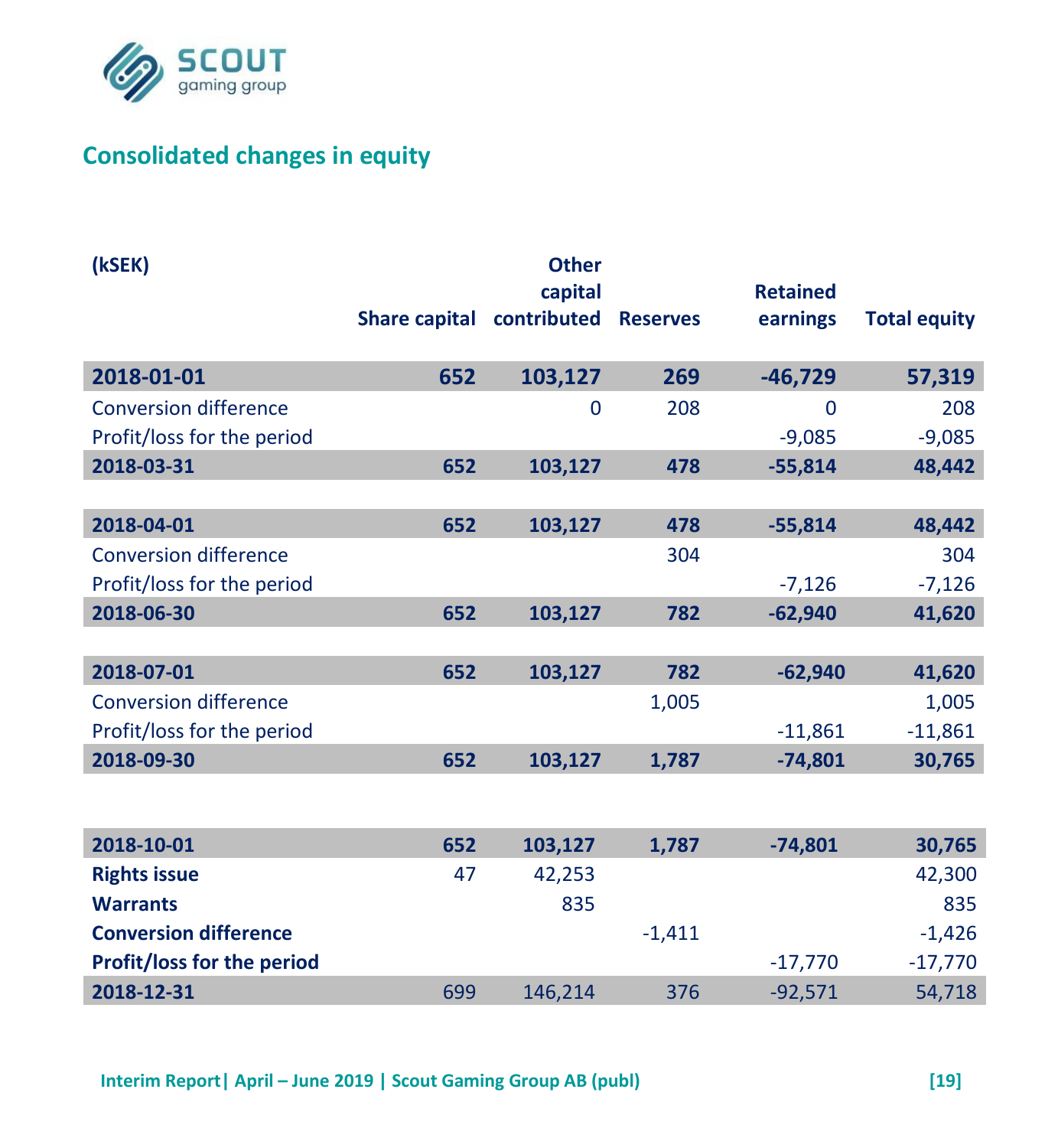

| 2019-01-01                       | 699 | 146,214 | 376      | $-92.571$  | 54,718    |
|----------------------------------|-----|---------|----------|------------|-----------|
| <b>Revaluation of conversion</b> |     |         |          |            |           |
| difference                       |     |         | $-1.988$ | 1.988      |           |
| <b>Conversion difference</b>     |     |         | 437      |            | 437       |
| Profit/loss for the period       |     |         |          | $-16,102$  | $-16,102$ |
| 2019-03-31                       | 699 | 146.214 | $-1.175$ | $-106.685$ | 39,053    |
|                                  |     |         |          |            |           |
| 2019-03-31                       | 699 | 146,214 | $-1.175$ | $-106,685$ | 39,053    |
| <b>Rights issue</b>              |     | 26.888  |          |            | 26,888    |
| <b>Conversion difference</b>     |     |         | $-750$   |            | $-750$    |
| Profit/loss for the period       |     |         |          | $-13.339$  | $-13,339$ |
| 2019-06-30                       | 699 | 173,102 | $-1,925$ | $-120,024$ | 51,852    |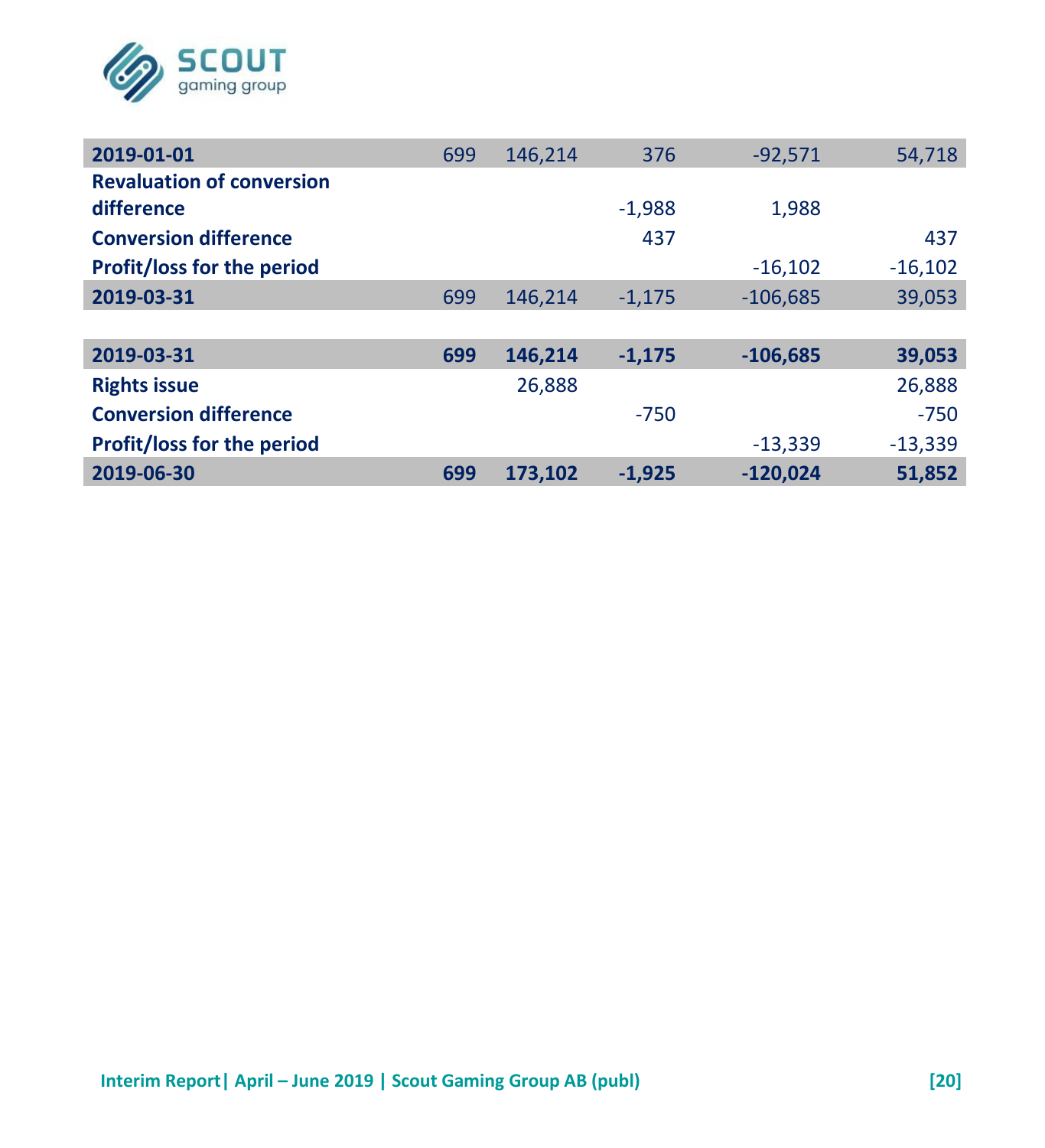

## **Consolidated statement of cash flows**

| Group (kSEK)                                                             | Apr-Jun<br>2019 | Apr-Jun<br>2018 | Jan-Jun<br>2019 | Jan-Jun<br>2018 | <b>Jan-Dec</b><br>2018 |
|--------------------------------------------------------------------------|-----------------|-----------------|-----------------|-----------------|------------------------|
| Operating profit                                                         | $-13,357$       | $-7,146$        | $-29481$        | $-16,253$       | $-45,931$              |
| Adjustment for items not included in cash                                |                 |                 |                 |                 |                        |
| flows:                                                                   |                 |                 |                 |                 |                        |
| Depreciation, amortization and impairments                               | 2,702           | 2,681           | 4508            | 3,804           | 8,219                  |
| Capital gain                                                             | $-990$          | $\mathbf{0}$    | $-1764$         | $\Omega$        | 231                    |
| <b>Tax paid</b>                                                          | $\Omega$        | 15              | $\Omega$        | 52              | $-1$                   |
| Cash flows from operating activities before<br>change in working capital | $-11,645$       | $-4450$         | $-26737$        | $-12397$        | $-37220$               |
|                                                                          |                 |                 |                 |                 |                        |
| Changes in working capital                                               | $-2,141$        | $-4,428$        | $-3629$         | $-11,182$       | $-3,732$               |
| Cash flows from operating activities                                     | $-13,786$       | $-8,878$        | $-30366$        | $-23,579$       | $-41,199$              |
|                                                                          |                 |                 |                 |                 |                        |
| Capitalized intangible assets                                            | $-1,707$        | $-1,201$        | $-3378$         | $-1,822$        | $-3,934$               |
| Acquisition of intangible assets                                         | $-87$           | $-386$          | $-140$          | $-386$          | $-837$                 |
| Change in non-current receivables                                        | $-8$            | 0               | $-8$            | 102             | 86                     |
| <b>Cash flows from investing activities</b>                              | $-1,802$        | $-1,587$        | $-3526$         | $-2,107$        | $-4,685$               |
|                                                                          |                 |                 |                 |                 |                        |
| <b>Warrants</b>                                                          | 0               | $\Omega$        | $\Omega$        | $\Omega$        | 835                    |
| Rights issue, after transaction costs                                    | $\overline{0}$  | $\Omega$        | 43              | $\mathbf{0}$    | 42,300                 |
| <b>Cash flows from financing activities</b>                              | 43              | $\mathbf{0}$    | 43              | $\mathbf{0}$    | 43,135                 |
|                                                                          |                 |                 |                 |                 |                        |
| Cash flow for the period                                                 | $-15,545$       | $-10,466$       | $-33849$        | $-25,686$       | $-2,764$               |
| Cash and cash equivalents at start of period                             | 29,407          | 35,353          | 46 554          | 49,853          | 49,853                 |
| Exchange rate differences                                                | $-178$          | 111             | 979             | 831             | $-536$                 |
| Cash and cash equivalents at end of period                               | 13,684          | 24,999          | 13 684          | 24,999          | 46,554                 |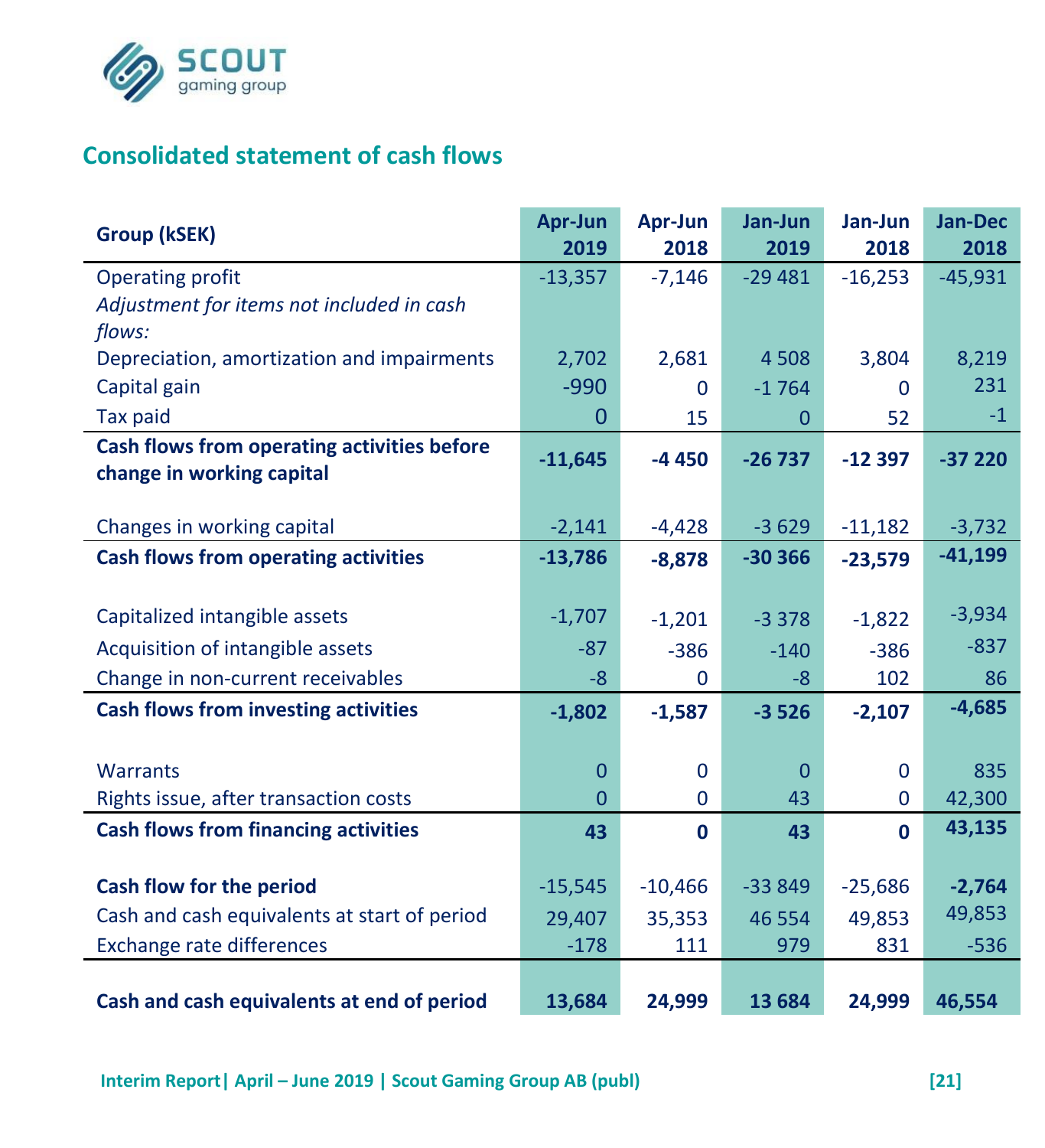

# **Condensed Parent Company income statement**

| <b>Parent Company income</b><br>statement (kSEK) | Apr-Jun<br>2019 | Apr-Jun<br>2018 | Jan-Jun<br>2019 | Jan-Jun<br>2018 | <b>Helår</b><br>2018 |
|--------------------------------------------------|-----------------|-----------------|-----------------|-----------------|----------------------|
|                                                  |                 |                 |                 |                 |                      |
| Net sales                                        | 1,275           | 2,550           | 2,550           | 2,550           | 5,100                |
| <b>Total revenue</b>                             | 1,275           | 2,550           | 2,550           | 2,550           | 5,100                |
|                                                  |                 |                 |                 |                 |                      |
| Personnel expenses                               | $-2,507$        | $-1,755$        | $-6,597$        | $-3,134$        | $-9,462$             |
| Other external expenses                          | $-888$          | -994            | $-2,557$        | $-2,033$        | $-6,127$             |
| Depreciation, amortization and                   |                 |                 |                 |                 |                      |
| impairment of PPE                                | $-8$            | 0               | $-15$           | $\mathbf 0$     | $-10$                |
| <b>Total expenses</b>                            | $-3,402$        | $-2,749$        | $-9,169$        | $-5.167$        | $-15.599$            |
|                                                  |                 |                 |                 |                 |                      |
| <b>Operating profit/loss</b>                     | $-2,127$        | $-199$          | $-6,619$        | $-2,617$        | $-10,499$            |
|                                                  |                 |                 |                 |                 |                      |
| <b>Financial items</b>                           | 916             | 123             | 1,797           | 181             | 1,714                |
| <b>Profit before tax</b>                         | $-1,211$        | $-76$           | $-4,822$        | $-2,436$        | $-8,785$             |
|                                                  |                 |                 |                 |                 |                      |
| <b>Profit before tax</b>                         | $-1,211$        | $-76$           | $-4,822$        | $-2,436$        | $-8,785$             |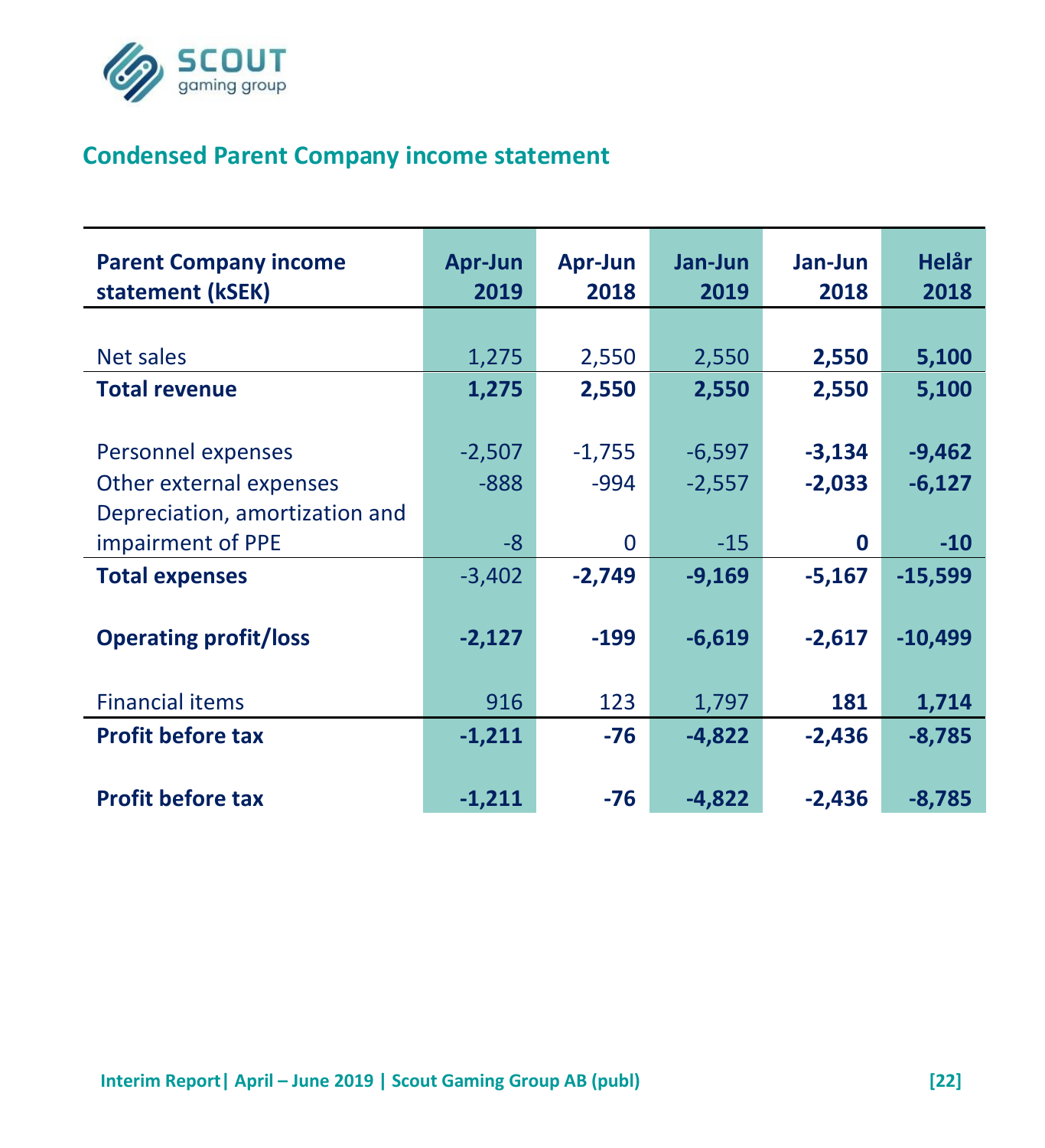

## **Condensed Parent Company balance sheet**

## **Scout Gaming Group AB (publ) 559119-1316**

| Koncernens balansräkning (kSEK) |         | 2018-06-30 | 2018-12-31 |
|---------------------------------|---------|------------|------------|
| <b>Tillgångar</b>               |         |            |            |
|                                 |         |            |            |
| Property, plant and equipment   | 125     | 0          | 140        |
| <b>Financial assets</b>         | 1,625   | 1,000      | 73,014     |
| <b>Total non-current assets</b> | 1,750   | 1,000      | 73,154     |
|                                 |         |            |            |
| Subscribed but unpaid capital   | 26,844  | 0          | O          |
| Group internal receivables      | 77,908  | 35,347     | O          |
| Accounts receivable             | 20      | O          |            |
| Other receivables               | 177     | 274        | 1          |
| Prepaid expenses and accrued    |         |            |            |
| income                          | 130     | 381        | 319        |
| Cash and cash equivalents       | 5,136   | 15,252     | 18,234     |
| <b>Total current assets</b>     | 110,214 | 51,255     | 18,554     |
|                                 |         |            |            |
| <b>TOTAL ASSETS</b>             | 111,964 | 52,255     | 91,708     |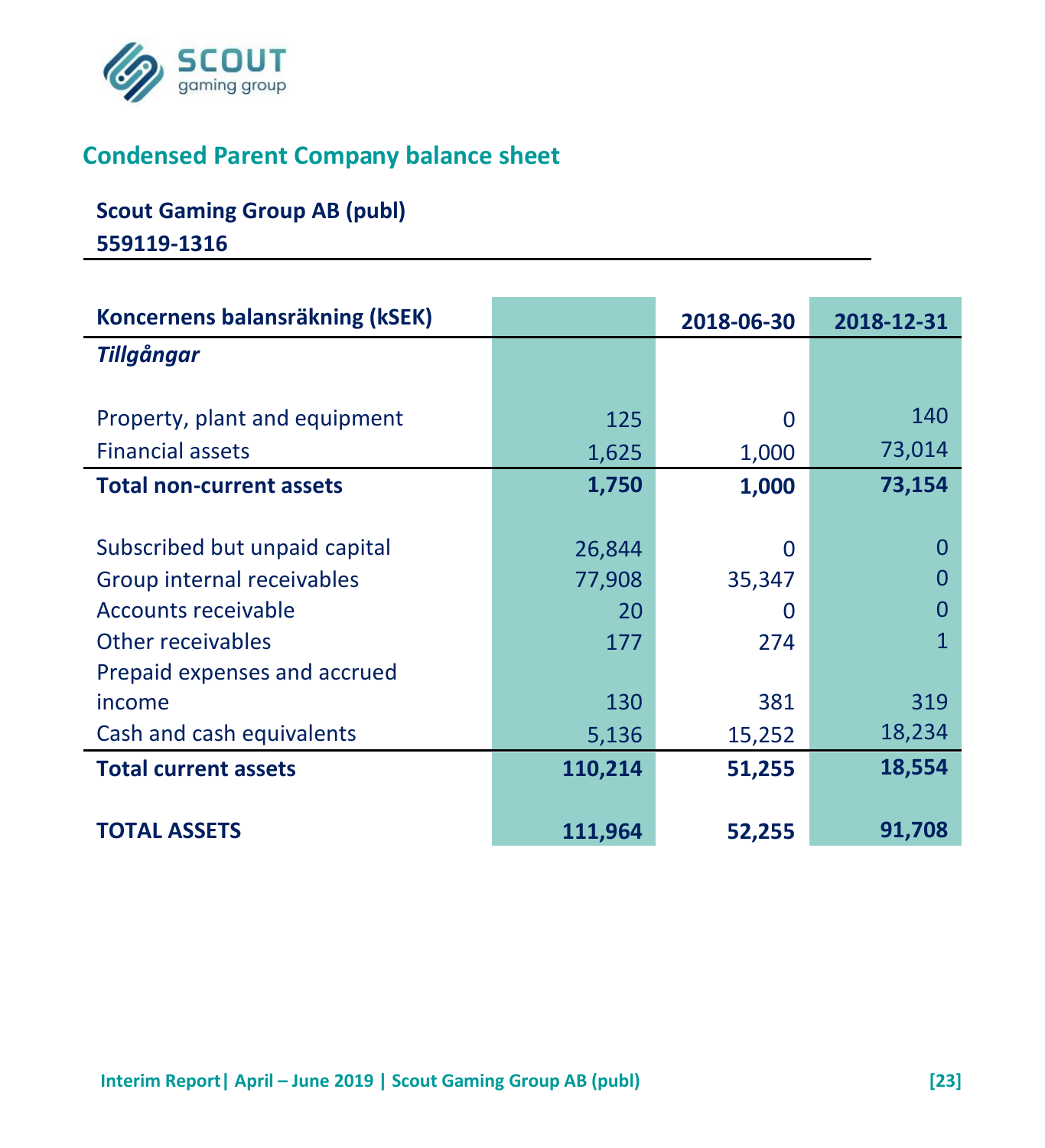

| <b>Equity and liabilities</b>              |           |        |           |
|--------------------------------------------|-----------|--------|-----------|
| Share capital                              | 699       | 652    | 699       |
| Other contributed capital                  | 129,146   | 59,171 | 102,258   |
| Retained earnings excluding profit for the |           |        |           |
| period                                     | $-20,082$ | -8,911 | $-15,259$ |
| <b>Total equity</b>                        | 109,763   | 50,912 | 87,698    |
|                                            |           |        |           |
| Accounts payable                           | 539       | 324    | 2,042     |
| Group liability                            | 8         | ∩      | 0         |
| <b>Tax liability</b>                       | 392       | 93     | 200       |
| Other current liabilities                  | 502       | 199    | 244       |
| Accrued expenses and prepaid income        | 761       | 727    | 1,523     |
| <b>Total current liabilities</b>           | 2,193     | 1,343  | 4,009     |
|                                            |           |        |           |
| <b>TOTAL EQUITY AND LIABILITIES</b>        | 11,964    | 52,255 | 91,708    |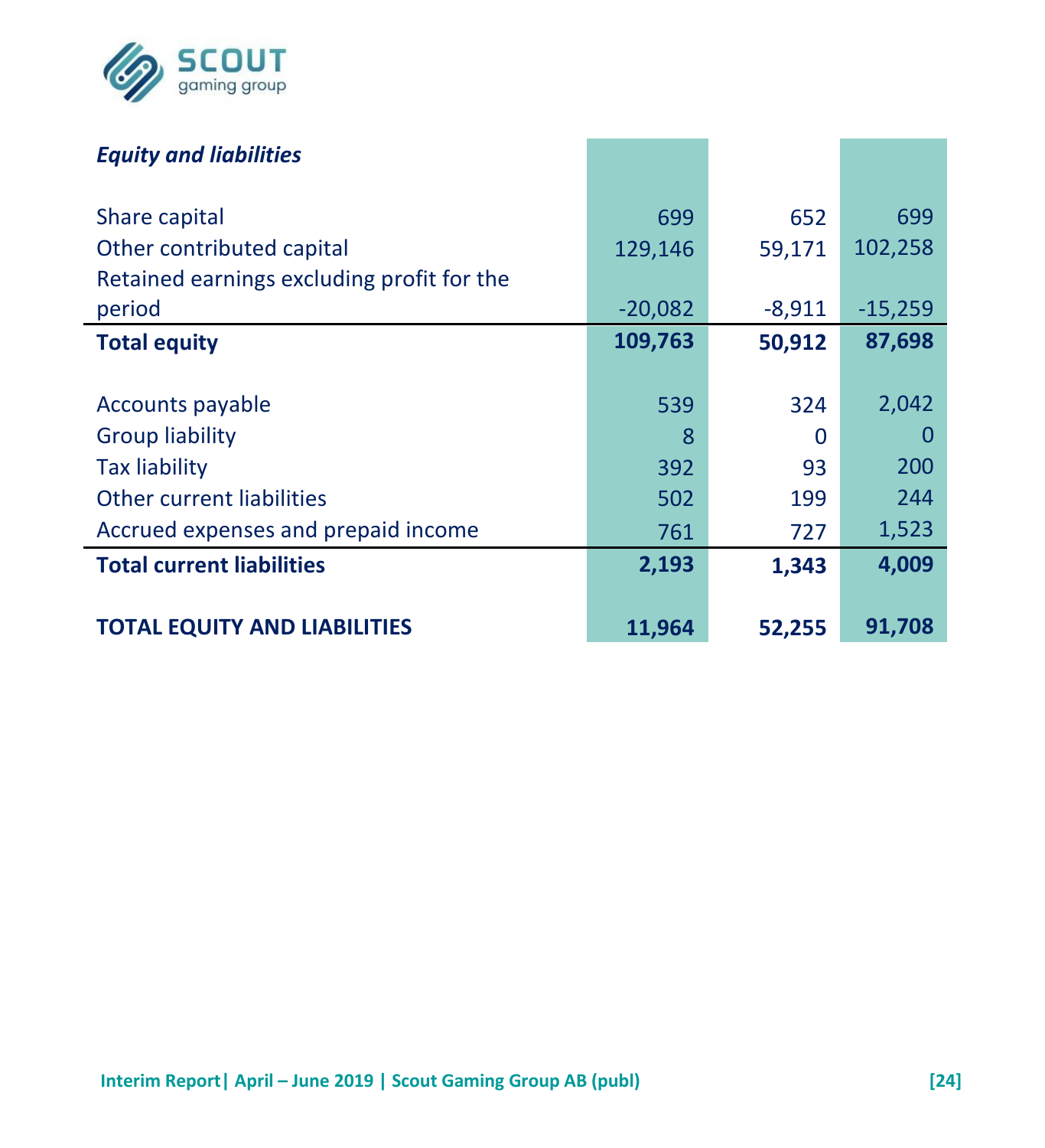

#### **SIGNATURES AND ASSURANCE**

This Interim Report has not been subject to review by the Company's auditor. The Board of Directors and the Chief Executive Officer offer their assurance that this Interim Report gives a true and fair view of the Group's and Parent Company's operations, financial position and results of operations and describes the significant risks and uncertainties facing the Group and Parent Company.

Stockholm, 30 August 2019

| Jörgen Ragnarsson, Board member | Rolf Blom, Board member         |
|---------------------------------|---------------------------------|
| Atle Sundal, Board member       | Andreas Ternström. CEO          |
| Anders Enochsson, Board member  | Carla Maree Vella, Board member |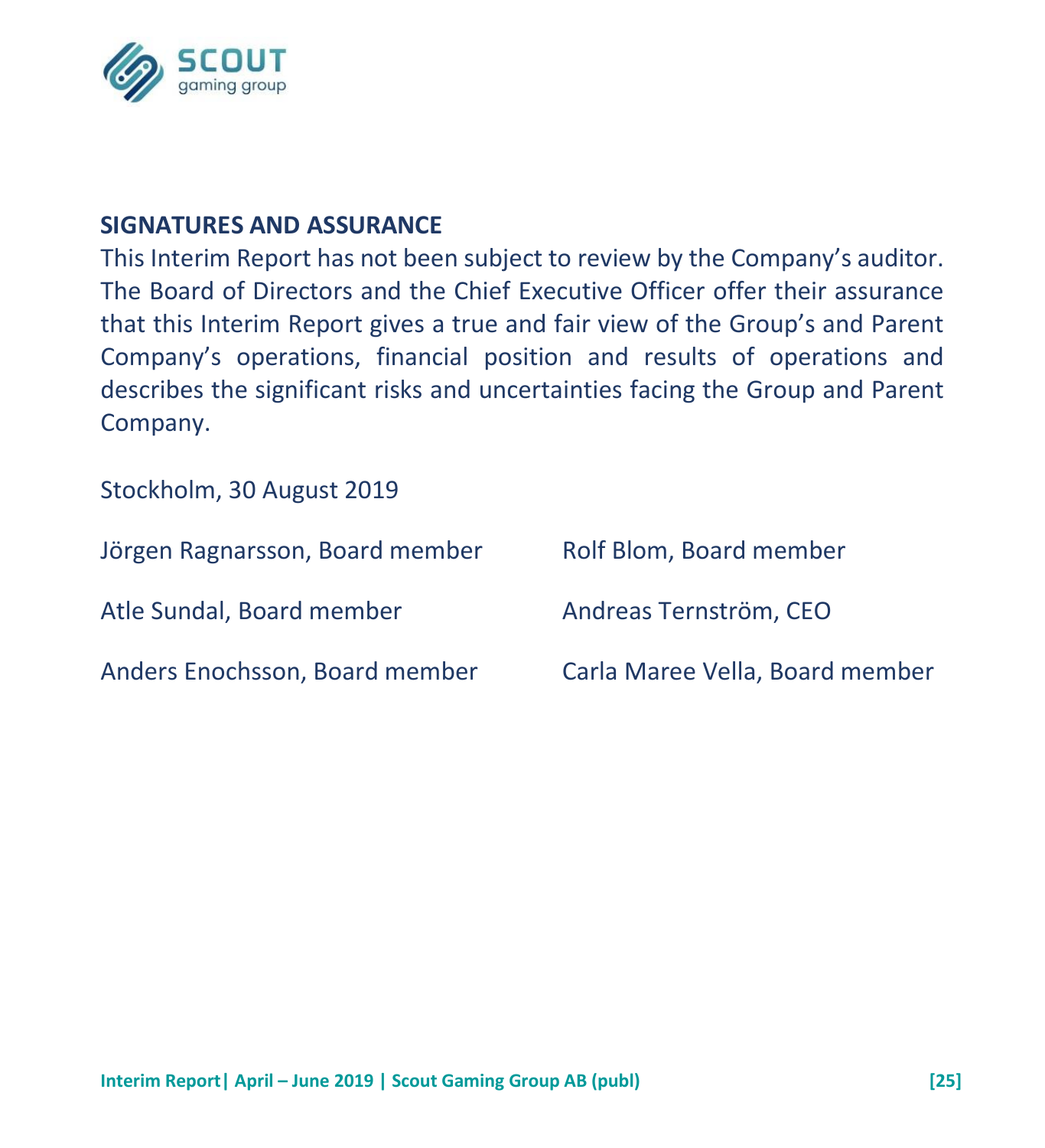

For additional information please contact CFO & IR, Billy Degerfeldt, +46 70 758 16 68, [billy.degerfeldt@scoutgaminggroup.com.](mailto:billy.degerfeldt@scoutgaminggroup.com)

Scout Gaming Group AB (publ) E-mail: ir@scoutgaminggroup.com Kaptensgatan 6. Web: www.scoutgaminggroup.com. 114 57 Stockholm. Corporate identity number: 559119-1316

This year-end Report is information that is mandatory for Scout Gaming Group to make public pursuant to the EU Market Abuse Regulation. The information was submitted for publication, through the agency of the contact person set out above, at 08:00 CET on 30 August 2019.

## **Information about Nasdaq First North**

Nasdaq First North ("First North") is an alternative marketplace operated by the constituent exchanges of Nasdaq Stockholm. It does not have the same legal status as a regulated marketplace. Companies quoted on First North are subject to First North's rules, rather than the legal requirements set for trading on a regulated marketplace. An investment in a company trading on First North implies higher risk than one in a listed company. Companies must apply to the exchange and gain approval before trading on First North can commence. A Certified Adviser guides the company through the listing process and also ensures that the company continuously satisfies First North's standards. Redeye AB is Scout Gaming's Certified Adviser. Contact details: Certifiedadviser@redeye.se, +46 (0)8 121 576 90.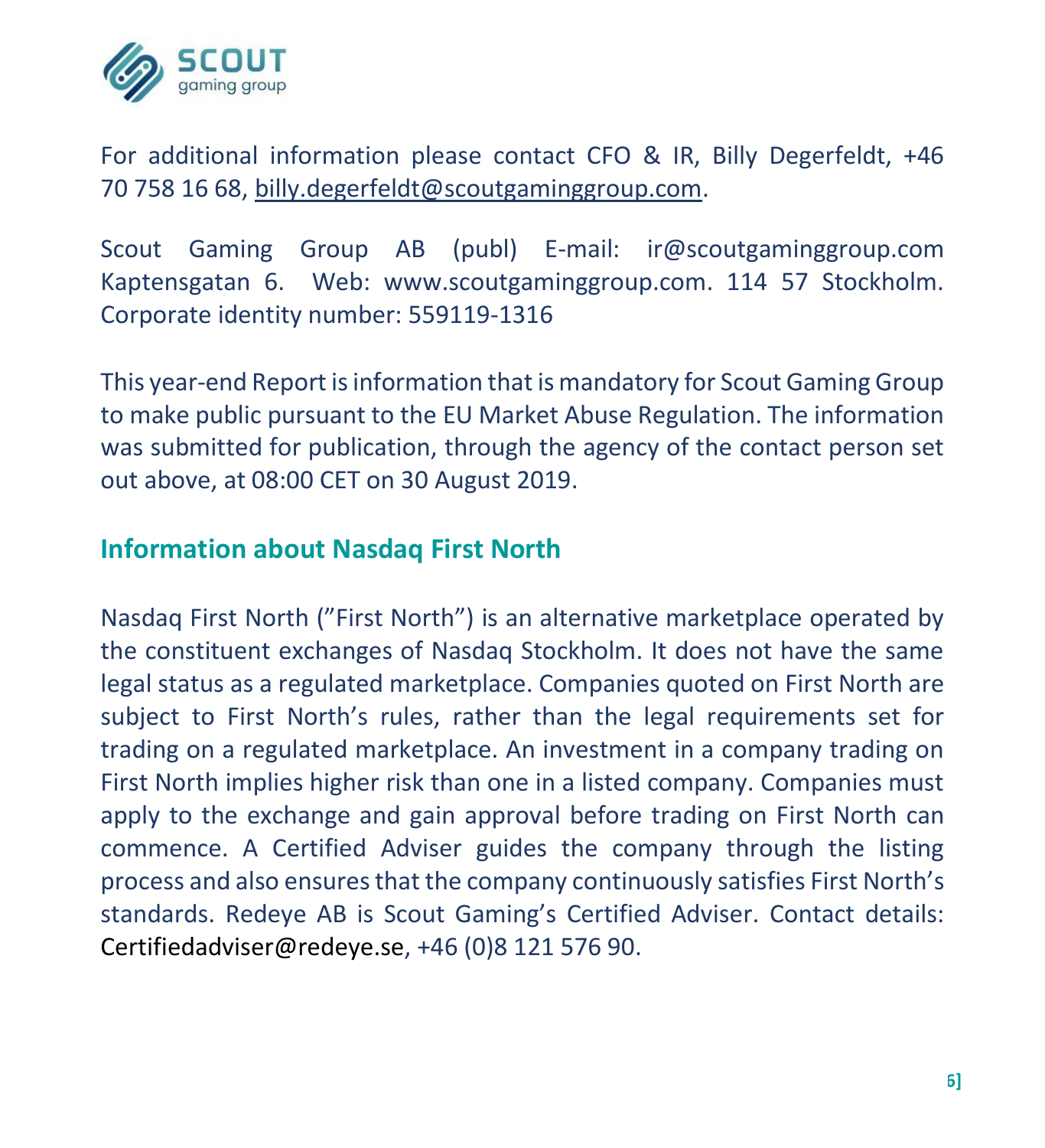

# **Definitions**

Net sales - Net sales for the current period.

Net sales growth - Net sales for the current period through net sales for the same period last year.

EBITDA - Operating profit before depreciation and amortization.

EBITDA margin - EBITDA as a percentage of net sales

Operating profit - Consolidated operating profit for the period.

Operating margin - Group operating profit as a percentage of net sales.

Number of shares at the end of the period - The number of shares outstanding at the end of the period.

Average number of shares - Opening number of shares for the period added with outstanding number of shares divided by 2.

Number of employees at the end of the period - Number of employees in the Group at the end of the period, including contract employees in Ukraine.

Earnings per share - Profit after tax divided by the average number of shares during the period.

Equity per share - Equity divided by the number of outstanding shares during the period.